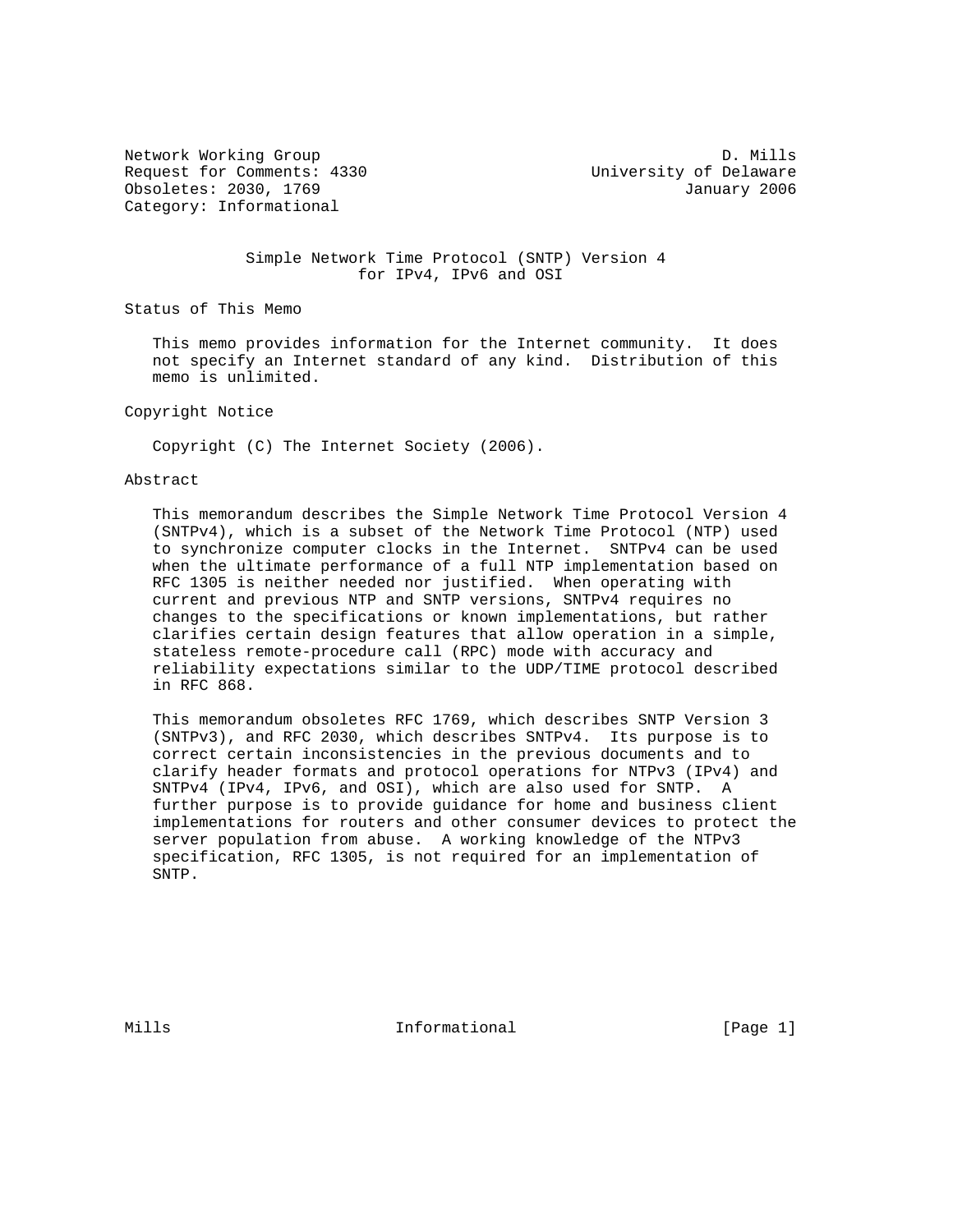# Table of Contents

### 1. Introduction

 The Network Time Protocol Version 3 (NTPv3), specified in RFC 1305 [MIL92], is widely used to synchronize computer clocks in the global Internet. It provides comprehensive mechanisms to access national time and frequency dissemination services, organize the NTP subnet of servers and clients, and adjust the system clock in each participant. In most places of the Internet of today, NTP provides accuracies of 1-50 ms, depending on the characteristics of the synchronization source and network paths.

 RFC 1305 specifies the NTP protocol machine in terms of events, states, transition functions and actions, and engineered algorithms to improve the timekeeping quality and to mitigate several synchronization sources, some of which may be faulty. To achieve accuracies in the low milliseconds over paths spanning major portions of the Internet, these intricate algorithms, or their functional equivalents, are necessary. In many applications, accuracies on the order of significant fractions of a second are acceptable. In simple home router applications, accuracies of up to a minute may suffice. In such cases, simpler protocols, such as the Time Protocol specified in RFC 868 [POS83], have been used for this purpose. These protocols involve an RPC exchange where the client requests the time of day and the server returns it in seconds past a known reference epoch.

 NTP is designed for use by clients and servers with a wide range of capabilities and over a wide range of network jitter and clock frequency wander characteristics. Many users of NTP in the Internet of today use a software distribution available from www.ntp.org. The distribution, which includes the full suite of NTP options,

Mills **Informational Informational** [Page 2]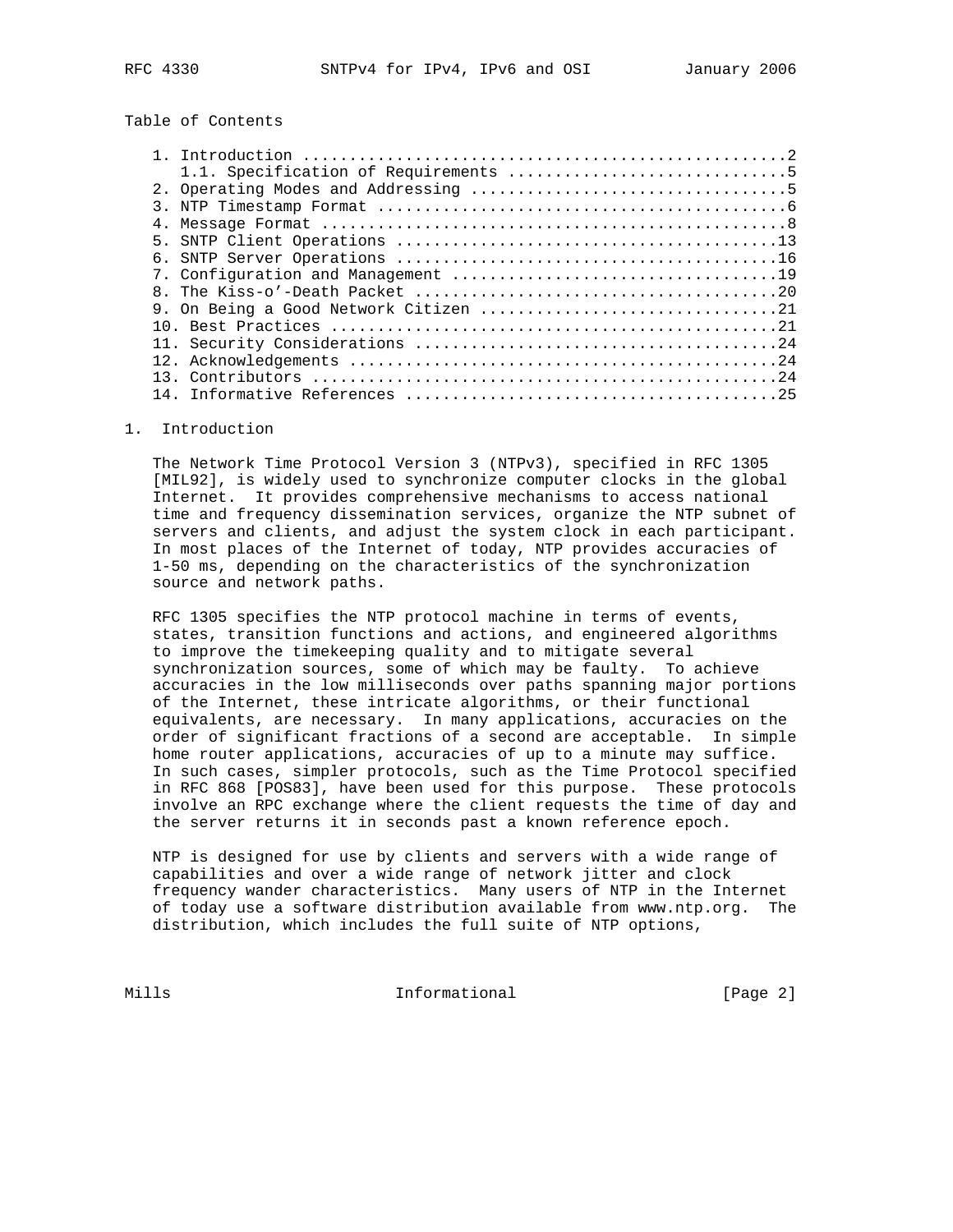mitigation algorithms, and security schemes, is a relatively complex, real-time application. Although the software has been ported to a wide variety of hardware platforms ranging from personal computers to supercomputers, its sheer size and complexity is not appropriate for many applications. Accordingly, it is useful to explore alternative strategies using simpler software appropriate for less stringent accuracy expectations.

 This memo describes the Simple Network Time Protocol Version 4 (SNTPv4), which is a simplified access paradigm for servers and clients using current and previous versions of NTP and SNTP. The access paradigm is identical to the UDP/TIME Protocol, and, in fact, it should be easy to adapt a UDP/TIME client implementation, say for a personal computer, to operate using SNTP. Moreover, SNTP is also designed to operate in a dedicated server configuration including an integrated radio clock. With careful design and control of the various latencies in the system, which is practical in a dedicated design, it is possible to deliver time accurate on the order of microseconds.

 The only significant protocol change in SNTPv4 from previous SNTP versions is a modified header interpretation to accommodate Internet Protocol Version 6 (IPv6) (RFC 2460) and OSI (RFC 1629) addressing. However, SNTPv4 includes certain optional extensions to the basic NTP Version 3 (NTPv3) model, including a manycast mode and a public-key based authentication scheme designed specifically for broadcast and manycast applications. Although the manycast mode is described in this memo, the authentication scheme is described in another RFC to be submitted later. Until such time that a definitive NTPv4 specification is published, the manycast and authentication features should be considered provisional. In addition, this memo introduces the kiss-o'-death message, which can be used by servers to suppress client requests as circumstances require.

 When operating with current and previous versions of NTP and SNTP, SNTPv4 requires no changes to the protocol or implementations now running or likely to be implemented specifically for future NTP or SNTP versions. The NTP and SNTP packet formats are the same, and the arithmetic operations to calculate the client time, clock offset, and roundtrip delay are the same. To an NTP or SNTP server, NTP and SNTP clients are indistinguishable; to an NTP or SNTP client, NTP and SNTP servers are indistinguishable. Like NTP servers operating in non symmetric modes, SNTP servers are stateless and can support large numbers of clients; however, unlike most NTP clients, SNTP clients normally operate with only a single server at a time.

 The full degree of reliability ordinarily expected of NTP servers is possible only using redundant sources, diverse paths, and the crafted

Mills 1nformational [Page 3]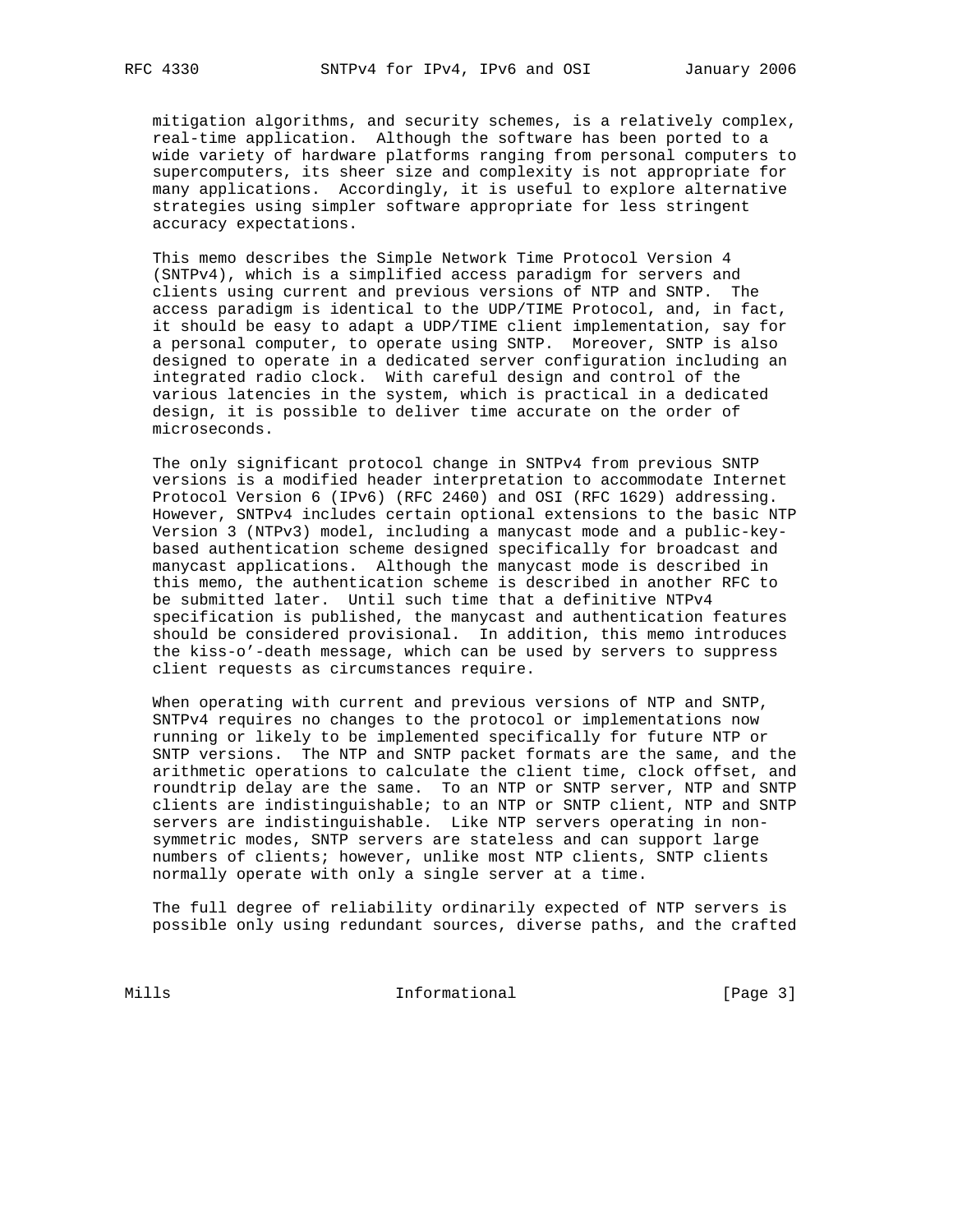algorithms of a full NTP implementation. It is strongly recommended that SNTP clients be used only at the extremities of the synchronization subnet. SNTP clients should operate only at the leaves (highest stratum) of the subnet and in configurations where no NTP or SNTP client is dependent on another SNTP client for synchronization. SNTP servers should operate only at the root (stratum 1) of the subnet, and then only in configurations where no other source of synchronization other than a reliable radio clock or telephone modem is available.

 An important provision in this memo is the interpretation of certain NTP header fields that provide for IPv6 [DEE98] and OSI [COL94] addressing. The only significant difference between the NTP and SNTPv4 header formats is the four-octet Reference Identifier field, which is used primarily to detect and avoid synchronization loops. In all NTP and SNTP versions providing IPv4 addressing, primary servers use a four-character ASCII reference clock identifier in this field, whereas secondary servers use the 32-bit IPv4 address of the synchronization source. In SNTPv4 providing IPv6 and OSI addressing, primary servers use the same clock identifier, but secondary servers use the first 32 bits of the MD5 hash of the IPv6 or NSAP address of the synchronization source. A further use of this field is when the server sends a kiss-o'-death message, documented later in this memo.

 NTP Version 4 (NTPv4), now in deployment, but not yet the subject of a standards document, uses the same Reference Identifier field as SNTPv4.

 In the case of OSI, the Connectionless Transport Service (CLTS) is used as in [ISO86]. Each SNTP packet is transmitted as the TS- Userdata parameter of a T-UNITDATA Request primitive. Alternately, the header can be encapsulated in a Transport Protocol Data Unit (TPDU), which itself is transported using UDP, as described in RFC 1240 [DOB91]. It is not advised that NTP be operated at the upper layers of the OSI stack, such as might be inferred from RFC 1698 [FUR94], as this could seriously degrade accuracy. With the header formats defined in this memo, it is in principle possible to interwork between servers and clients of one protocol family and another, although the practical difficulties may make this inadvisable.

 In the following, indented paragraphs such as this one contain information not required by the formal protocol specification, but considered good practice in protocol implementations.

 This memo is organized as follows. Section 2 describes how the protocol works, the various modes, and how IP addresses and UDP ports are used. Section 3 describes the NTP timestamp format, and Section

Mills 1nformational [Page 4]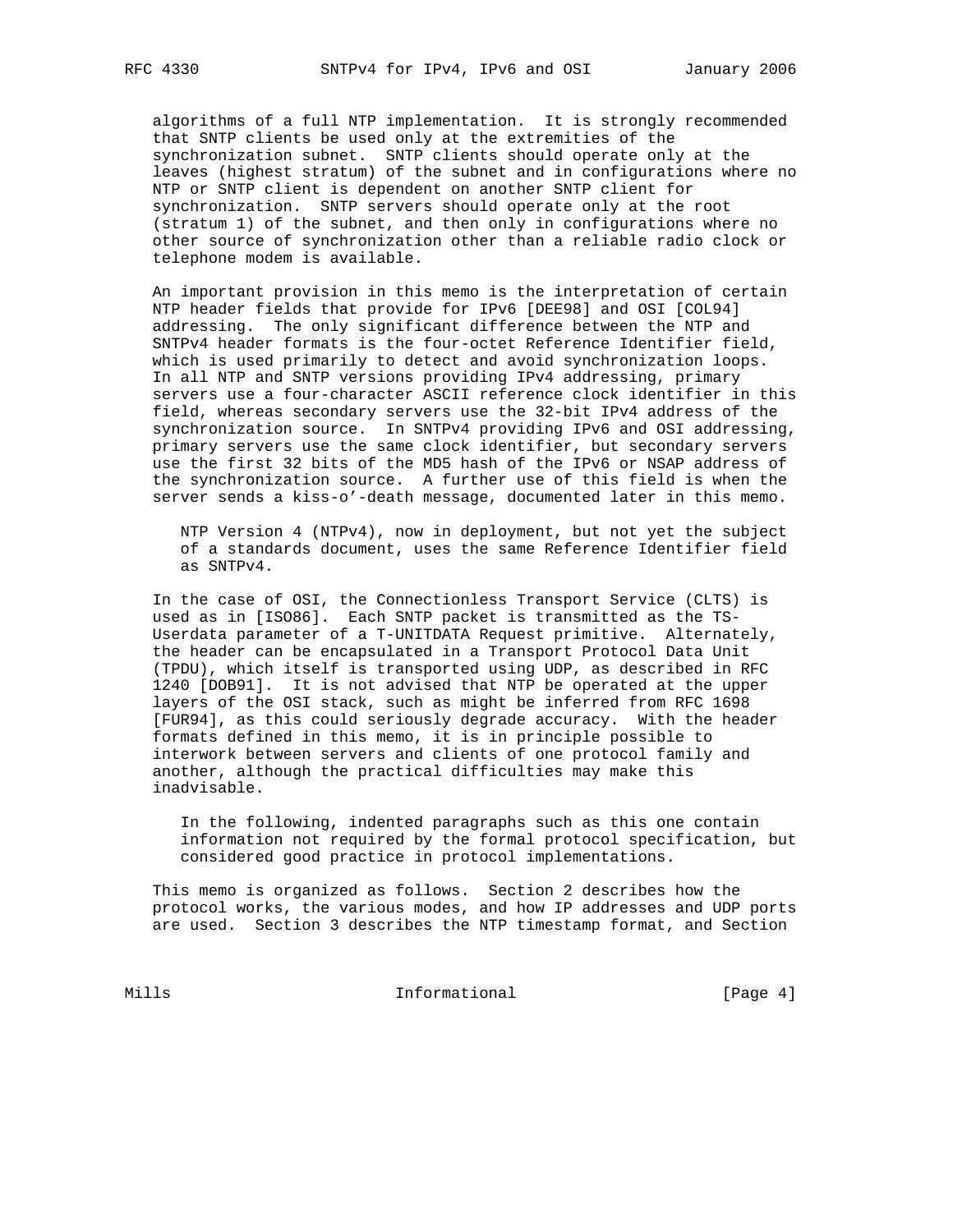4 the NTP message format. Section 5 summarizes SNTP client operations, and Section 6 summarizes SNTP server operations. Section 7 summarizes operation and management issues. Section 8 describes the kiss-o'-death message, newly minted with functions similar to the ICMP Source Quench and ICMP Destination Unreachable messages. Section 9 summarizes design issues important for good network citizenry and presents an example algorithm designed to give good reliability while minimizing network and server resource demands.

## 1.1. Specification of Requirements

 The key words "MUST", "MUST NOT", "REQUIRED", "SHALL", "SHALL NOT", "SHOULD", "SHOULD NOT", "RECOMMENDED", "MAY", and "OPTIONAL" in this document are to be interpreted as described in RFC 2119 [BRA97].

## 2. Operating Modes and Addressing

 Unless excepted in context, a reference to broadcast address means IPv4 broadcast address, IPv4 multicast group address, or IPv6 address of appropriate scope. Further information on the broadcast/multicast model is in RFC 1112 [DEE89]. Details of address format, scoping rules, etc., are beyond the scope of this memo. SNTPv4 can operate with either unicast (point to point), broadcast (point to multipoint), or manycast (multipoint to point) addressing modes. A unicast client sends a request to a designated server at its unicast address and expects a reply from which it can determine the time and, optionally, the roundtrip delay and clock offset relative to the server. A broadcast server periodically sends an unsolicited message to a designated broadcast address. A broadcast client listens on this address and ordinarily sends no requests.

 Manycast is an extension of the anycast paradigm described in RFC 1546 [PAR93]. It is designed for use with a set of cooperating servers whose addresses are not known beforehand. The manycast client sends an ordinary NTP client request to a designated broadcast address. One or more manycast servers listen on that address. Upon receiving a request, a manycast server sends an ordinary NTP server reply to the client. The client then mobilizes an association for each server found and continues operation with all of them. Subsequently, the NTP mitigation algorithms operate to cast out all except the best three.

 Broadcast servers should respond to client unicast requests, as well as send unsolicited broadcast messages. Broadcast clients may send unicast requests in order to measure the network propagation delay between the server and client and then continue operation in listen-only mode. However, broadcast servers may

Mills 1nformational [Page 5]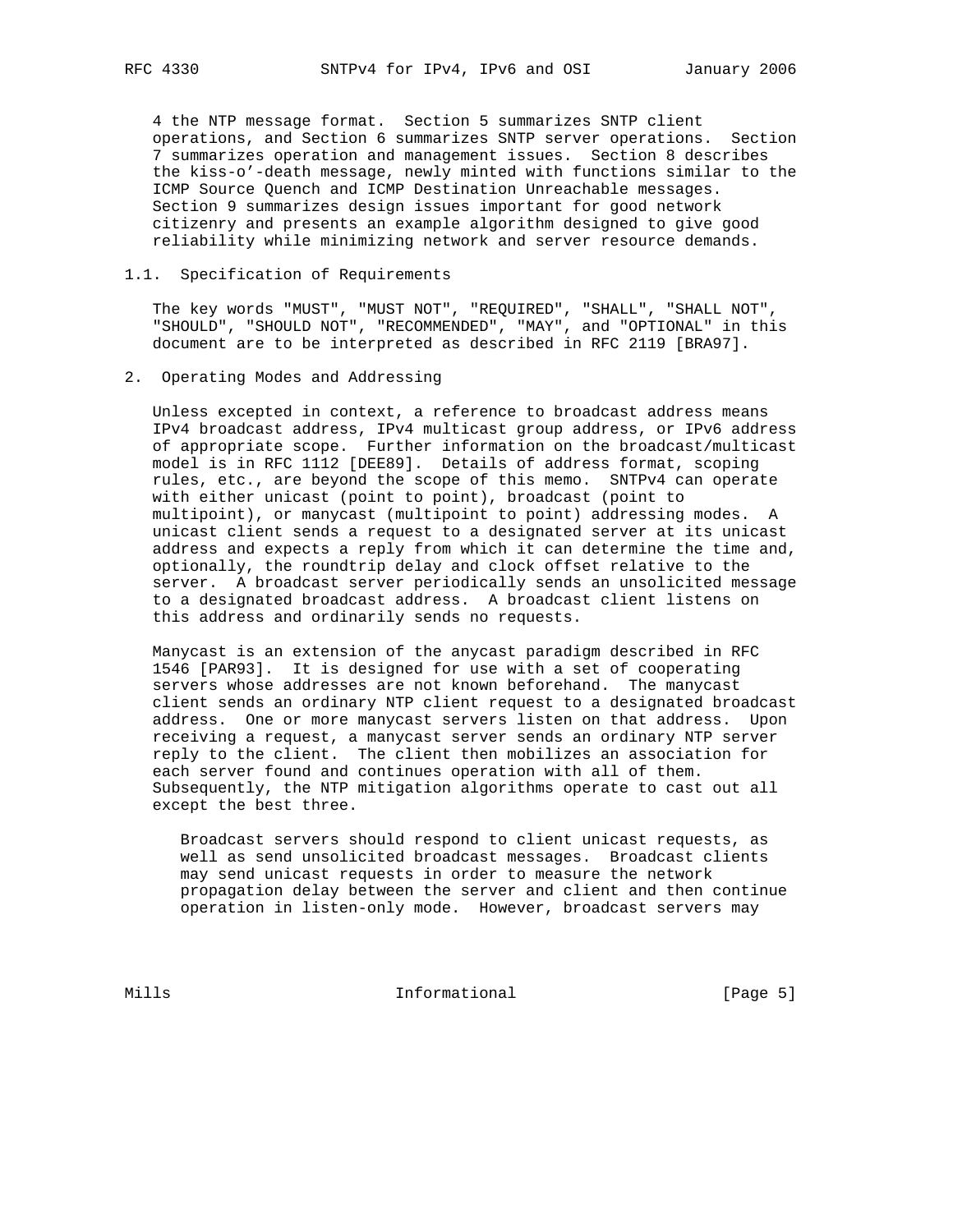choose not to respond to unicast requests, so unicast clients should be prepared to abandon the measurement and assume a default value for the delay.

 The client and server addresses are assigned following the usual IPv4, IPv6 or OSI conventions. For NTP multicast, the IANA has reserved the IPv4 group address 224.0.1.1 and the IPv6 address ending :101 with appropriate scope. The NTP broadcast address for OSI has yet to be determined. Notwithstanding the IANA reserved addresses, other multicast addresses can be used that do not conflict with others assigned in scope. The scoping, routing, and group membership procedures are determined by considerations beyond the scope of this memo.

 It is important to adjust the time-to-live (TTL) field in the IP header of multicast messages to a reasonable value in order to limit the network resources used by this (and any other) multicast service. Only multicast clients in scope will receive multicast server messages. Only cooperating manycast servers in scope will reply to a client request. The engineering principles that determine the proper values to be used are beyond the scope of this memo.

 In the case of SNTP as specified herein, there is a very real vulnerability that SNTP broadcast clients can be disrupted by misbehaving or hostile SNTP or NTP broadcast servers elsewhere in the Internet. It is strongly recommended that access controls and/or cryptographic authentication means be provided for additional security in such cases.

 It is intended that IP broadcast addresses will be used primarily in IP subnets and LAN segments including a fully functional NTP server with a number of dependent SNTP broadcast clients on the same subnet, and that IP multicast group addresses will be used only in cases where the TTL is engineered specifically for each service domain. However, these uses are not integral to the SNTP specification.

3. NTP Timestamp Format

 SNTP uses the standard NTP timestamp format described in RFC 1305 and previous versions of that document. In conformance with standard Internet practice, NTP data are specified as integer or fixed-point quantities, with bits numbered in big-endian fashion from 0 starting at the left or most significant end. Unless specified otherwise, all quantities are unsigned and may occupy the full field width with an implied 0 preceding bit 0.

Mills 1nformational 1999 [Page 6]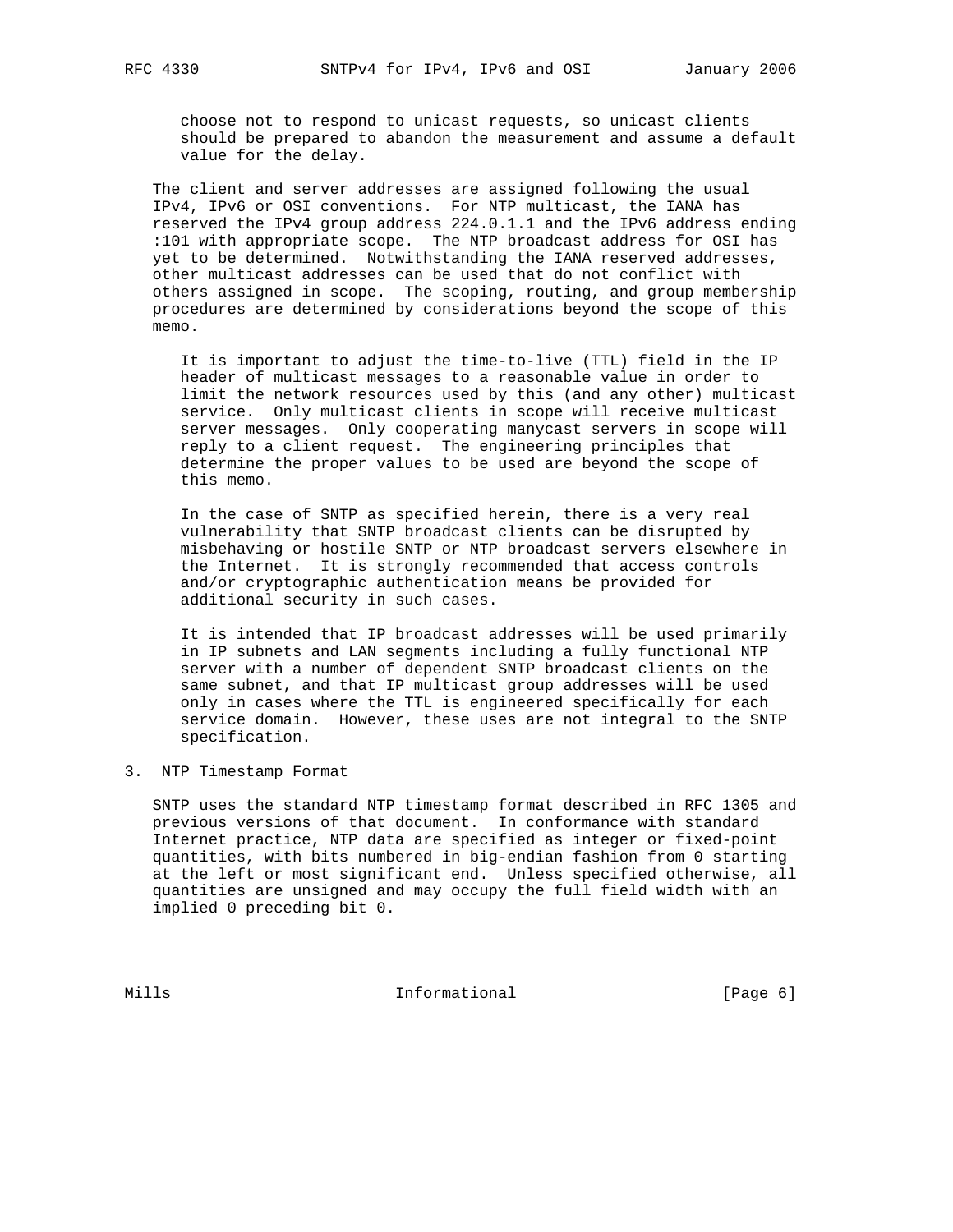Because NTP timestamps are cherished data and, in fact, represent the main product of the protocol, a special timestamp format has been established. NTP timestamps are represented as a 64-bit unsigned fixed-point number, in seconds relative to 0h on 1 January 1900. The integer part is in the first 32 bits, and the fraction part in the last 32 bits. In the fraction part, the non-significant low-order bits are not specified and are ordinarily set to 0.

 It is advisable to fill the non-significant low-order bits of the timestamp with a random, unbiased bitstring, both to avoid systematic roundoff errors and to provide loop detection and replay detection (see below). It is important that the bitstring be unpredictable by an intruder. One way of doing this is to generate a random 128-bit bitstring at startup. After that, each time the system clock is read, the string consisting of the timestamp and bitstring is hashed with the MD5 algorithm, then the non-significant bits of the timestamp are copied from the result.

 The NTP format allows convenient multiple-precision arithmetic and conversion to UDP/TIME message (seconds), but does complicate the conversion to ICMP Timestamp message (milliseconds) and Unix time values (seconds and microseconds or seconds and nanoseconds). The maximum number that can be represented is 4,294,967,295 seconds with a precision of about 232 picoseconds, which should be adequate for even the most exotic requirements.

|  |  |  |  |  |  |  |         |  |  | 0 1 2 3 4 5 6 7 8 9 0 1 2 3 4 5 6 7 8 9 0 1 2 3 4 5 6 7 8 9 0 1 |  |  |  |  |  |  |
|--|--|--|--|--|--|--|---------|--|--|-----------------------------------------------------------------|--|--|--|--|--|--|
|  |  |  |  |  |  |  |         |  |  |                                                                 |  |  |  |  |  |  |
|  |  |  |  |  |  |  | Seconds |  |  |                                                                 |  |  |  |  |  |  |
|  |  |  |  |  |  |  |         |  |  | +-+-+-+-+-+-+-+-+-+-+-+-+-+-+-+-+                               |  |  |  |  |  |  |
|  |  |  |  |  |  |  |         |  |  | Seconds Fraction (0-padded)                                     |  |  |  |  |  |  |
|  |  |  |  |  |  |  |         |  |  |                                                                 |  |  |  |  |  |  |

 Note that since some time in 1968 (second 2,147,483,648), the most significant bit (bit 0 of the integer part) has been set and that the 64-bit field will overflow some time in 2036 (second 4,294,967,296). There will exist a 232-picosecond interval, henceforth ignored, every 136 years when the 64-bit field will be 0, which by convention is interpreted as an invalid or unavailable timestamp.

 As the NTP timestamp format has been in use for over 20 years, it is possible that it will be in use 32 years from now, when the seconds field overflows. As it is probably inappropriate to archive NTP timestamps before bit 0 was set in 1968, a convenient way to extend the useful life of NTP timestamps is the following convention: If bit 0 is set, the UTC time is in the range 1968- 2036, and UTC time is reckoned from 0h 0m 0s UTC on 1 January

Mills **Informational Informational** [Page 7]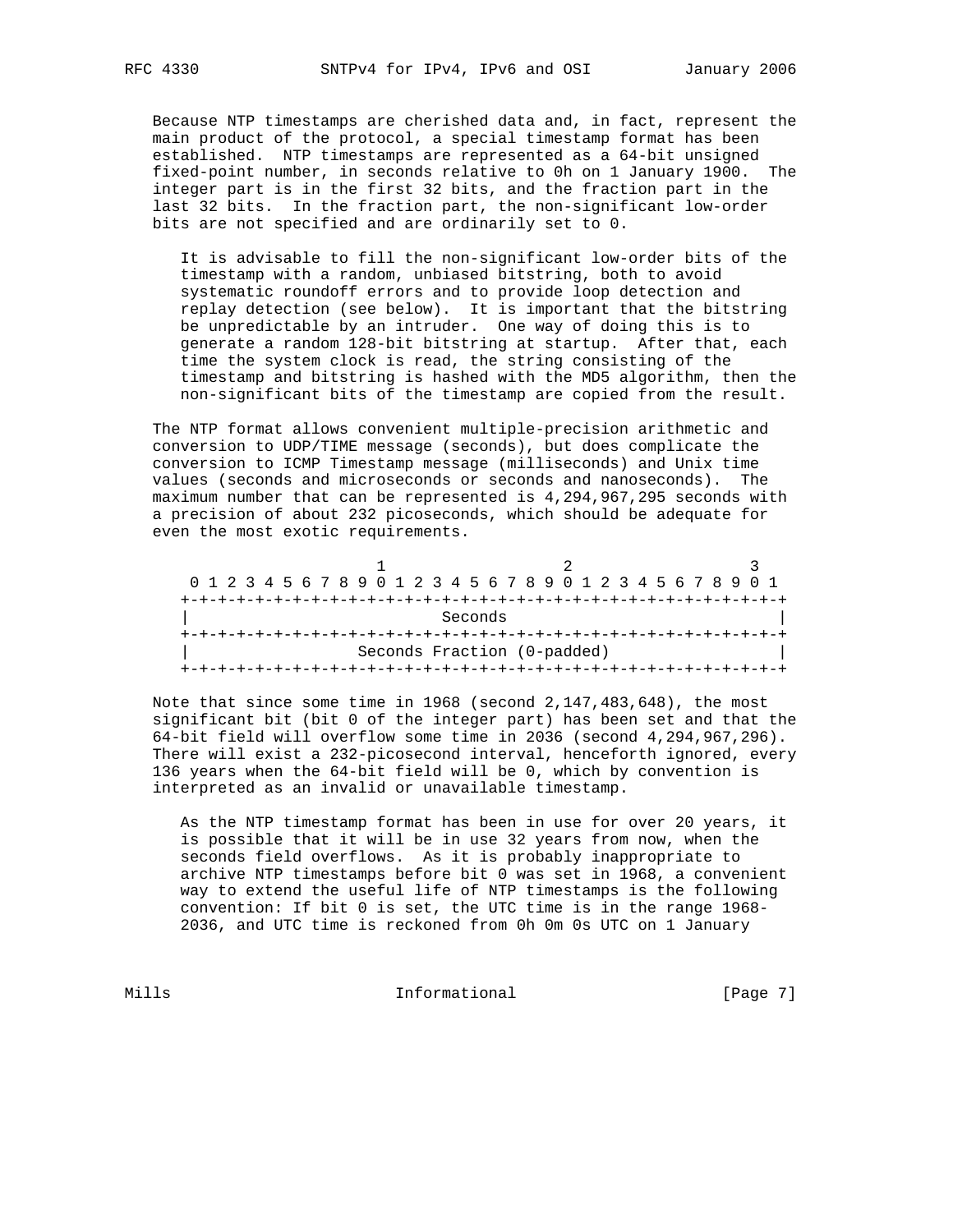1900. If bit 0 is not set, the time is in the range 2036-2104 and UTC time is reckoned from 6h 28m 16s UTC on 7 February 2036. Note that when calculating the correspondence, 2000 is a leap year, and leap seconds are not included in the reckoning.

 The arithmetic calculations used by NTP to determine the clock offset and roundtrip delay require the client time to be within 34 years of the server time before the client is launched. As the time since the Unix base 1970 is now more than 34 years, means must be available to initialize the clock at a date closer to the present, either with a time-of-year (TOY) chip or from firmware.

4. Message Format

 Both NTP and SNTP are clients of the User Datagram Protocol (UDP) specified in RFC 768 [POS80]. The structures of the IP and UDP headers are described in the cited specification documents and will not be detailed further here. The UDP port number assigned by the IANA to NTP is 123. The SNTP client should use this value in the UDP Destination Port field for client request messages. The Source Port field of these messages can be any nonzero value chosen for identification or multiplexing purposes. The server interchanges these fields for the corresponding reply messages.

 This differs from the RFC 2030 specifications, which required both the source and destination ports to be 123. The intent of this change is to allow the identification of particular client implementations (which are now allowed to use unreserved port numbers, including ones of their choosing) and to attain compatibility with Network Address Port Translation (NAPT) described in RFC 2663 [SRI99] and RFC 3022 [SRI01].

 Figure 1 is a description of the NTP and SNTP message format, which follows the IP and UDP headers in the message. This format is identical to the NTP message format described in RFC 1305, with the exception of the Reference Identifier field described below. For SNTP client messages, most of these fields are zero or initialized with pre-specified data. For completeness, the function of each field is briefly summarized below.

Mills **Informational Informational** [Page 8]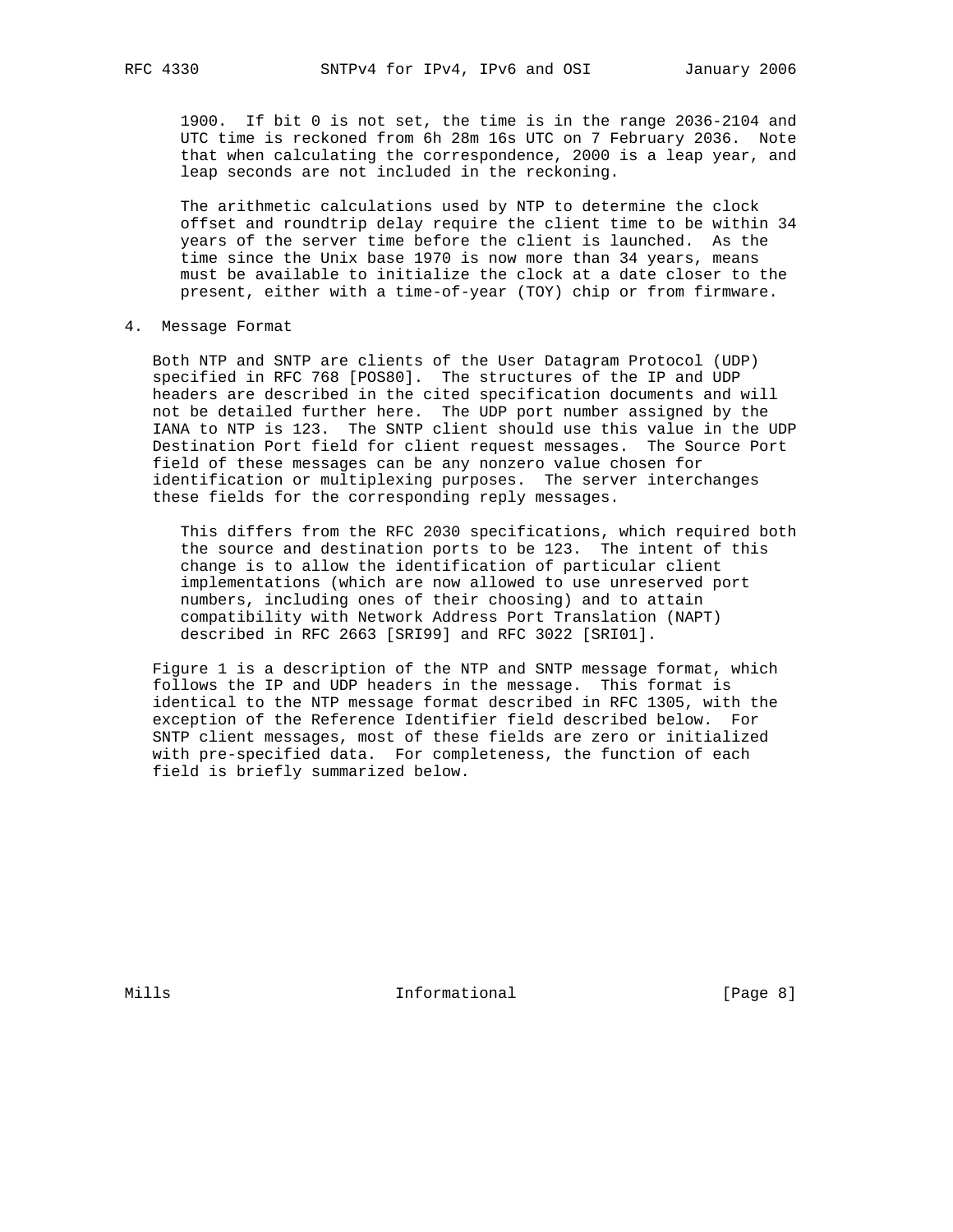1 2 3 0 1 2 3 4 5 6 7 8 9 0 1 2 3 4 5 6 7 8 9 0 1 2 3 4 5 6 7 8 9 0 1 +-+-+-+-+-+-+-+-+-+-+-+-+-+-+-+-+-+-+-+-+-+-+-+-+-+-+-+-+-+-+-+-+ |LI | VN | Mode | Stratum | Poll | Precision | +-+-+-+-+-+-+-+-+-+-+-+-+-+-+-+-+-+-+-+-+-+-+-+-+-+-+-+-+-+-+-+-+ Root Delay +-+-+-+-+-+-+-+-+-+-+-+-+-+-+-+-+-+-+-+-+-+-+-+-+-+-+-+-+-+-+-+-+ Root Dispersion +-+-+-+-+-+-+-+-+-+-+-+-+-+-+-+-+-+-+-+-+-+-+-+-+-+-+-+-+-+-+-+-+ Reference Identifier +-+-+-+-+-+-+-+-+-+-+-+-+-+-+-+-+-+-+-+-+-+-+-+-+-+-+-+-+-+-+-+-+ | | Reference Timestamp (64) | | +-+-+-+-+-+-+-+-+-+-+-+-+-+-+-+-+-+-+-+-+-+-+-+-+-+-+-+-+-+-+-+-+ | | Originate Timestamp (64) | | +-+-+-+-+-+-+-+-+-+-+-+-+-+-+-+-+-+-+-+-+-+-+-+-+-+-+-+-+-+-+-+-+ | | Receive Timestamp (64) | | +-+-+-+-+-+-+-+-+-+-+-+-+-+-+-+-+-+-+-+-+-+-+-+-+-+-+-+-+-+-+-+-+ | | Transmit Timestamp (64) | | +-+-+-+-+-+-+-+-+-+-+-+-+-+-+-+-+-+-+-+-+-+-+-+-+-+-+-+-+-+-+-+-+ | Key Identifier (optional) (32) | +-+-+-+-+-+-+-+-+-+-+-+-+-+-+-+-+-+-+-+-+-+-+-+-+-+-+-+-+-+-+-+-+ | | | | Message Digest (optional) (128) | | | | +-+-+-+-+-+-+-+-+-+-+-+-+-+-+-+-+-+-+-+-+-+-+-+-+-+-+-+-+-+-+-+-+

Figure 1. NTP Packet Header

 Leap Indicator (LI): This is a two-bit code warning of an impending leap second to be inserted/deleted in the last minute of the current day. This field is significant only in server messages, where the values are defined as follows:

Mills **Informational Informational** [Page 9]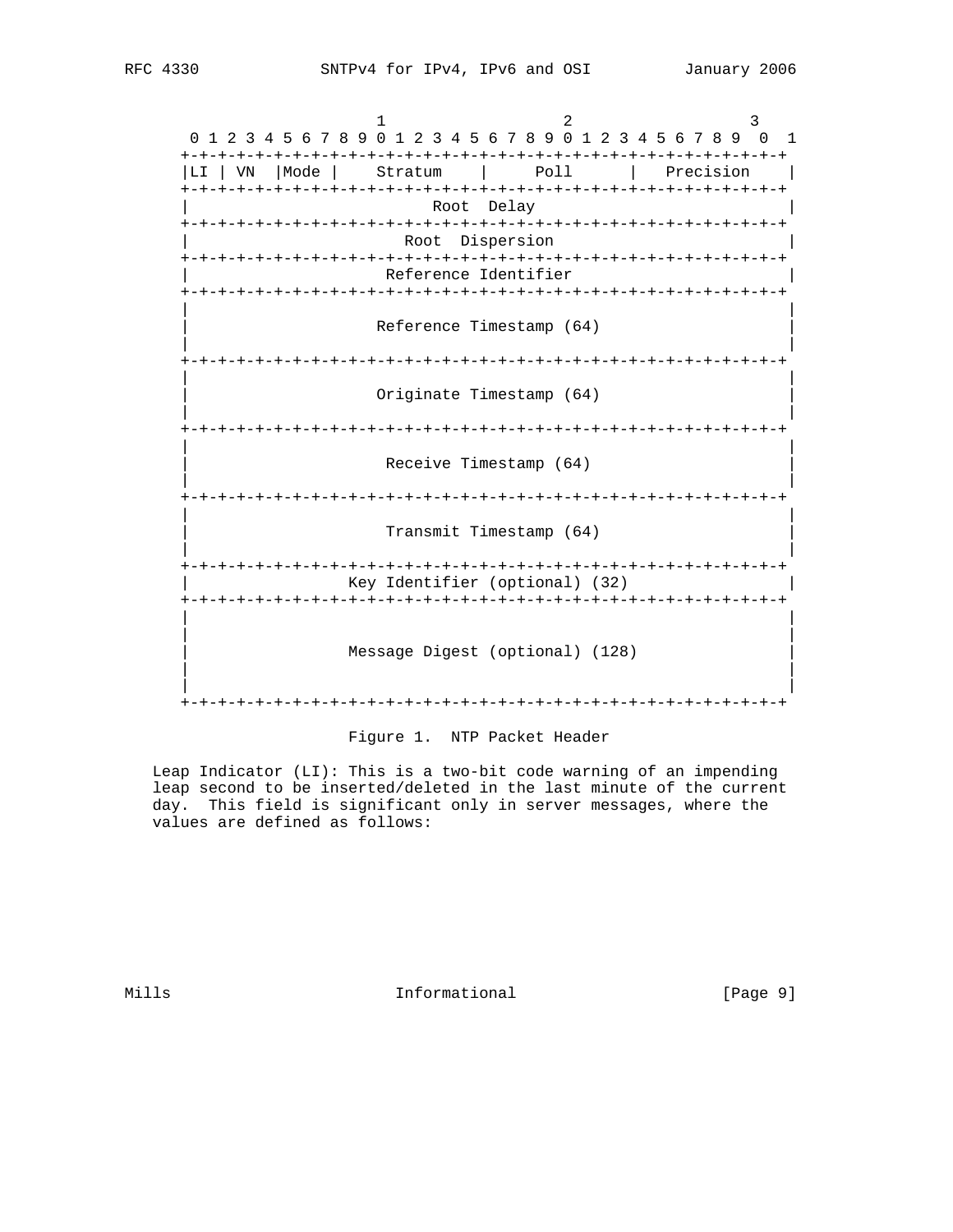| T.T. | Meaning                                  |
|------|------------------------------------------|
|      | no warning                               |
|      | last minute has 61 seconds               |
| 2    | last minute has 59 seconds               |
| 2    | alarm condition (clock not synchronized) |

 On startup, servers set this field to 3 (clock not synchronized), and set this field to some other value when synchronized to the primary reference clock. Once set to a value other than 3, the field is never set to that value again, even if all synchronization sources become unreachable or defective.

 Version Number (VN): This is a three-bit integer indicating the NTP/SNTP version number, currently 4. If necessary to distinguish between IPv4, IPv6, and OSI, the encapsulating context must be inspected.

 Mode: This is a three-bit number indicating the protocol mode. The values are defined as follows:

 Mode Meaning ------------------------------------ 0 reserved 1 symmetric active 2 symmetric passive 3 client 4 server 5 broadcast 6 reserved for NTP control message 7 reserved for private use

 In unicast and manycast modes, the client sets this field to 3 (client) in the request, and the server sets it to 4 (server) in the reply. In broadcast mode, the server sets this field to 5 (broadcast). The other modes are not used by SNTP servers and clients.

 Stratum: This is an eight-bit unsigned integer indicating the stratum. This field is significant only in SNTP server messages, where the values are defined as follows:

 Stratum Meaning ---------------------------------------------- 0 kiss-o'-death message (see below) 1 primary reference (e.g., synchronized by radio clock) 2-15 secondary reference (synchronized by NTP or SNTP) 16-255 reserved

Mills **Informational Informational** [Page 10]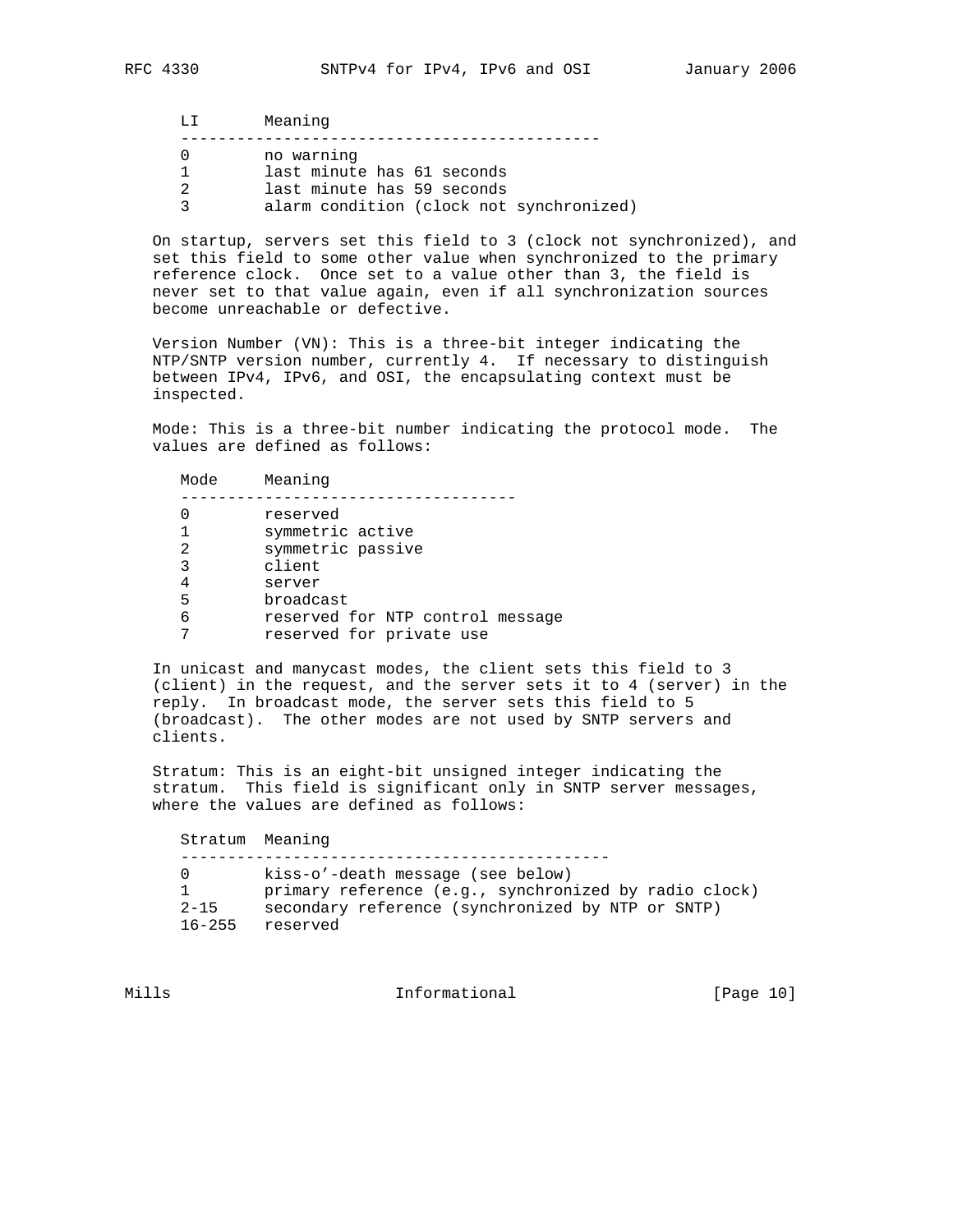Poll Interval: This is an eight-bit unsigned integer used as an exponent of two, where the resulting value is the maximum interval between successive messages in seconds. This field is significant only in SNTP server messages, where the values range from 4 (16 s) to 17 (131,072 s -- about 36 h).

 Precision: This is an eight-bit signed integer used as an exponent of two, where the resulting value is the precision of the system clock in seconds. This field is significant only in server messages, where the values range from -6 for mains-frequency clocks to -20 for microsecond clocks found in some workstations.

 Root Delay: This is a 32-bit signed fixed-point number indicating the total roundtrip delay to the primary reference source, in seconds with the fraction point between bits 15 and 16. Note that this variable can take on both positive and negative values, depending on the relative time and frequency offsets. This field is significant only in server messages, where the values range from negative values of a few milliseconds to positive values of several hundred milliseconds.

| Code | External Reference Source                                   |
|------|-------------------------------------------------------------|
| LOCL | uncalibrated local clock                                    |
| CESM | calibrated Cesium clock                                     |
| RBDM | calibrated Rubidium clock                                   |
| PPS  | calibrated quartz clock or other pulse-per-second<br>source |
| IRIG | Inter-Range Instrumentation Group                           |
| ACTS | NIST telephone modem service                                |
| USNO | USNO telephone modem service                                |
| PTB  | PTB (Germany) telephone modem service                       |
| TDF  | Allouis (France) Radio 164 kHz                              |
| DCF  | Mainflingen (Germany) Radio 77.5 kHz                        |
| MSF  | Rugby (UK) Radio 60 kHz                                     |
| WWV  | Ft. Collins (US) Radio 2.5, 5, 10, 15, 20 MHz               |
| WWVB | Boulder (US) Radio 60 kHz                                   |
| WWVH | Kauai Hawaii (US) Radio 2.5, 5, 10, 15 MHz                  |
| CHU  | Ottawa (Canada) Radio 3330, 7335, 14670 kHz                 |
| LORC | LORAN-C radionavigation system                              |
| OMEG | OMEGA radionavigation system                                |
| GPS. | Global Positioning Service                                  |
|      |                                                             |

Figure 2. Reference Identifier Codes

Mills **Informational Informational** [Page 11]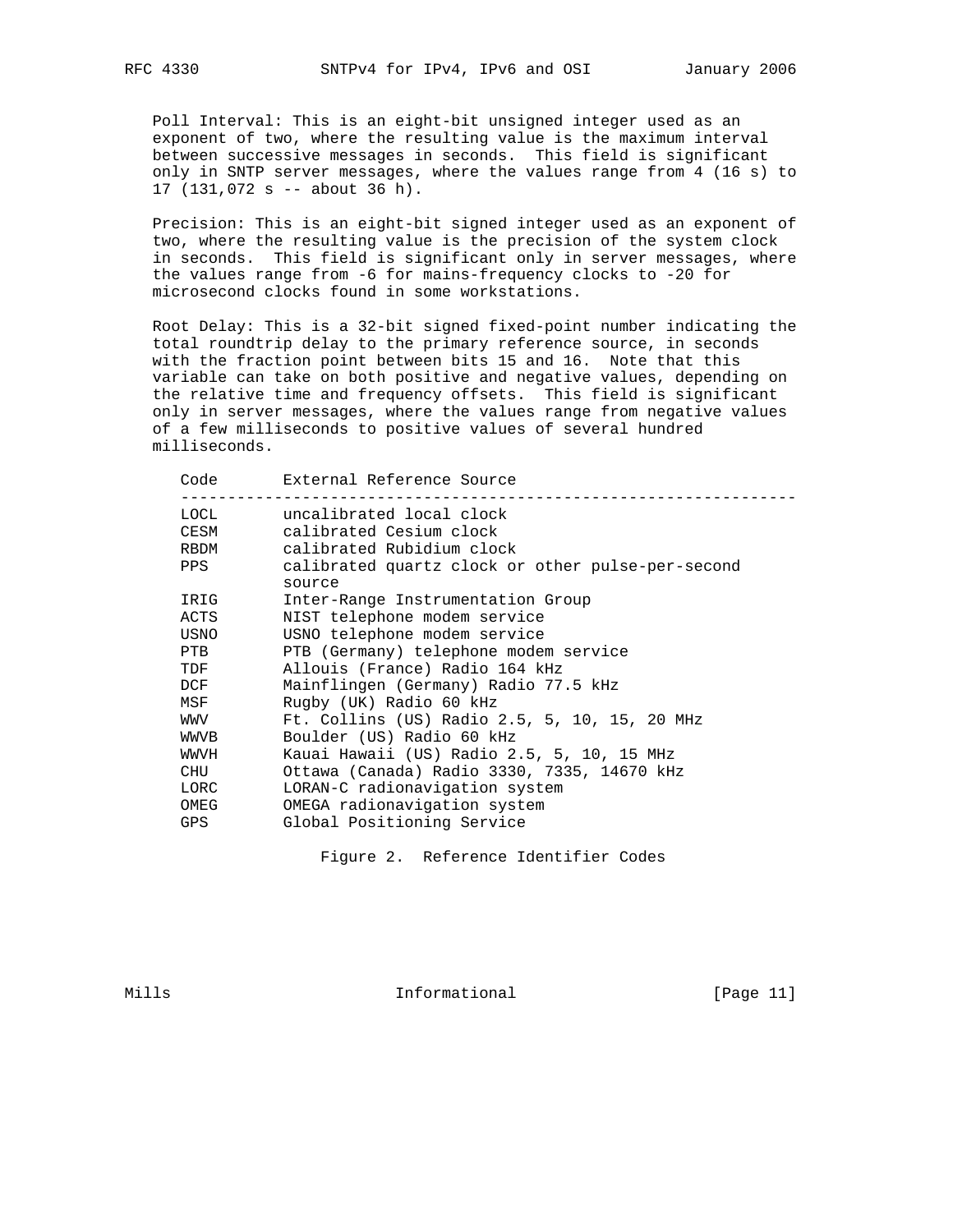Root Dispersion: This is a 32-bit unsigned fixed-point number indicating the maximum error due to the clock frequency tolerance, in seconds with the fraction point between bits 15 and 16. This field is significant only in server messages, where the values range from zero to several hundred milliseconds.

 Reference Identifier: This is a 32-bit bitstring identifying the particular reference source. This field is significant only in server messages, where for stratum 0 (kiss-o'-death message) and 1 (primary server), the value is a four-character ASCII string, left justified and zero padded to 32 bits. For IPv4 secondary servers, the value is the 32-bit IPv4 address of the synchronization source. For IPv6 and OSI secondary servers, the value is the first 32 bits of the MD5 hash of the IPv6 or NSAP address of the synchronization source.

 Primary (stratum 1) servers set this field to a code identifying the external reference source according to Figure 2. If the external reference is one of those listed, the associated code should be used. Codes for sources not listed can be contrived, as appropriate.

 In previous NTP and SNTP secondary servers and clients, this field was often used to walk-back the synchronization subnet to the root (primary server) for management purposes. In SNTPv4 with IPv6 or OSI, this feature is not available, because the addresses are longer than 32 bits, and only a hash is available. However, a walk-back can be accomplished using the NTP control message and the reference identifier field described in RFC 1305.

 Reference Timestamp: This field is the time the system clock was last set or corrected, in 64-bit timestamp format.

 Originate Timestamp: This is the time at which the request departed the client for the server, in 64-bit timestamp format.

 Receive Timestamp: This is the time at which the request arrived at the server or the reply arrived at the client, in 64-bit timestamp format.

 Transmit Timestamp: This is the time at which the request departed the client or the reply departed the server, in 64-bit timestamp format.

 Authenticator (optional): When the NTP authentication scheme is implemented, the Key Identifier and Message Digest fields contain the message authentication code (MAC) information defined in Appendix C of RFC 1305.

Mills 1nformational [Page 12]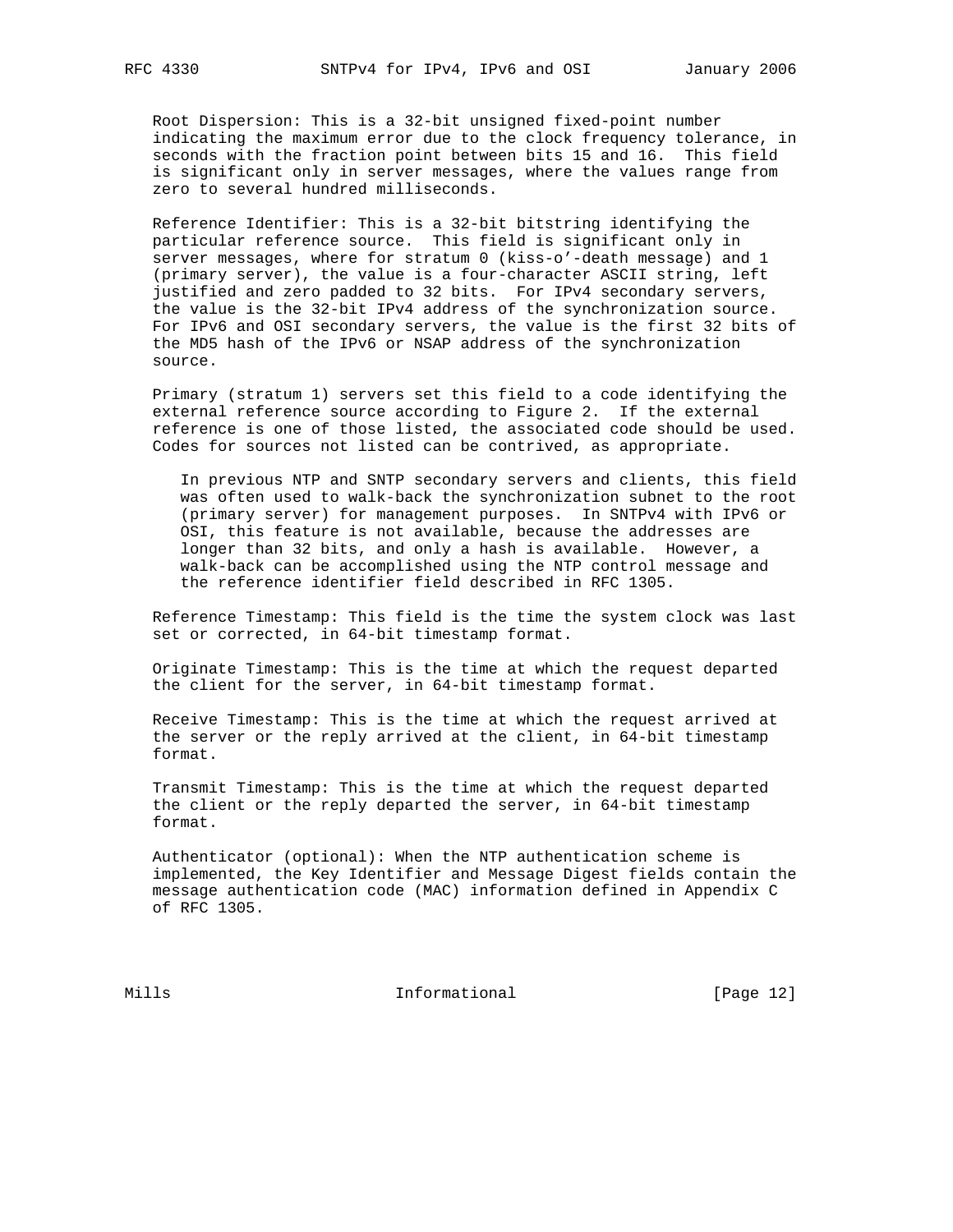## 5. SNTP Client Operations

 An SNTP client can operate in unicast, broadcast, or manycast modes. In unicast mode, the client sends a request (NTP mode 3) to a designated unicast server and expects a reply (NTP mode 4) from that server. In broadcast client mode, it sends no request and waits for a broadcast (NTP mode 5) from one or more broadcast servers. In manycast mode, the client sends a request (NTP mode 3) to a designated broadcast address and expects a reply (NTP mode 4) from one or more manycast servers. The client uses the first reply received to establish the particular server for subsequent unicast operations. Later replies from this server (duplicates) or any other server are ignored. Other than the selection of address in the request, the operations of manycast and unicast clients are identical.

 Client requests are normally sent at intervals depending on the frequency tolerance of the client clock and the required accuracy. However, under no conditions should requests be sent at less than one minute intervals. Further discussion on this point is in Section 9.

 A unicast or manycast client initializes the NTP message header, sends the request to the server, and strips the time of day from the Transmit Timestamp field of the reply. For this purpose, all the NTP header fields shown above are set to 0, except the Mode, VN, and optional Transmit Timestamp fields.

 NTP and SNTP clients set the mode field to 3 (client) for unicast and manycast requests. They set the VN field to any version number that is supported by the server, selected by configuration or discovery, and that can interoperate with all previous version NTP and SNTP servers. Servers reply with the same version as the request, so the VN field of the request also specifies the VN field of the reply. A prudent SNTP client can specify the earliest acceptable version on the expectation that any server of that or a later version will respond. NTP Version 3 (RFC 1305) and Version 2 (RFC 1119) servers accept all previous versions, including Version 1 (RFC 1059). Note that Version 0 (RFC 959) is no longer supported by current and future NTP and SNTP servers.

 Although setting the Transmit Timestamp field in the request to the time of day according to the client clock in NTP timestamp format is not necessary in a conforming client implementation, it is highly recommended in unicast and manycast modes. This allows a simple calculation to determine the propagation delay between the server and client and to align the system clock generally within a few tens of milliseconds relative to the server. In addition, this provides a

Mills 1nformational [Page 13]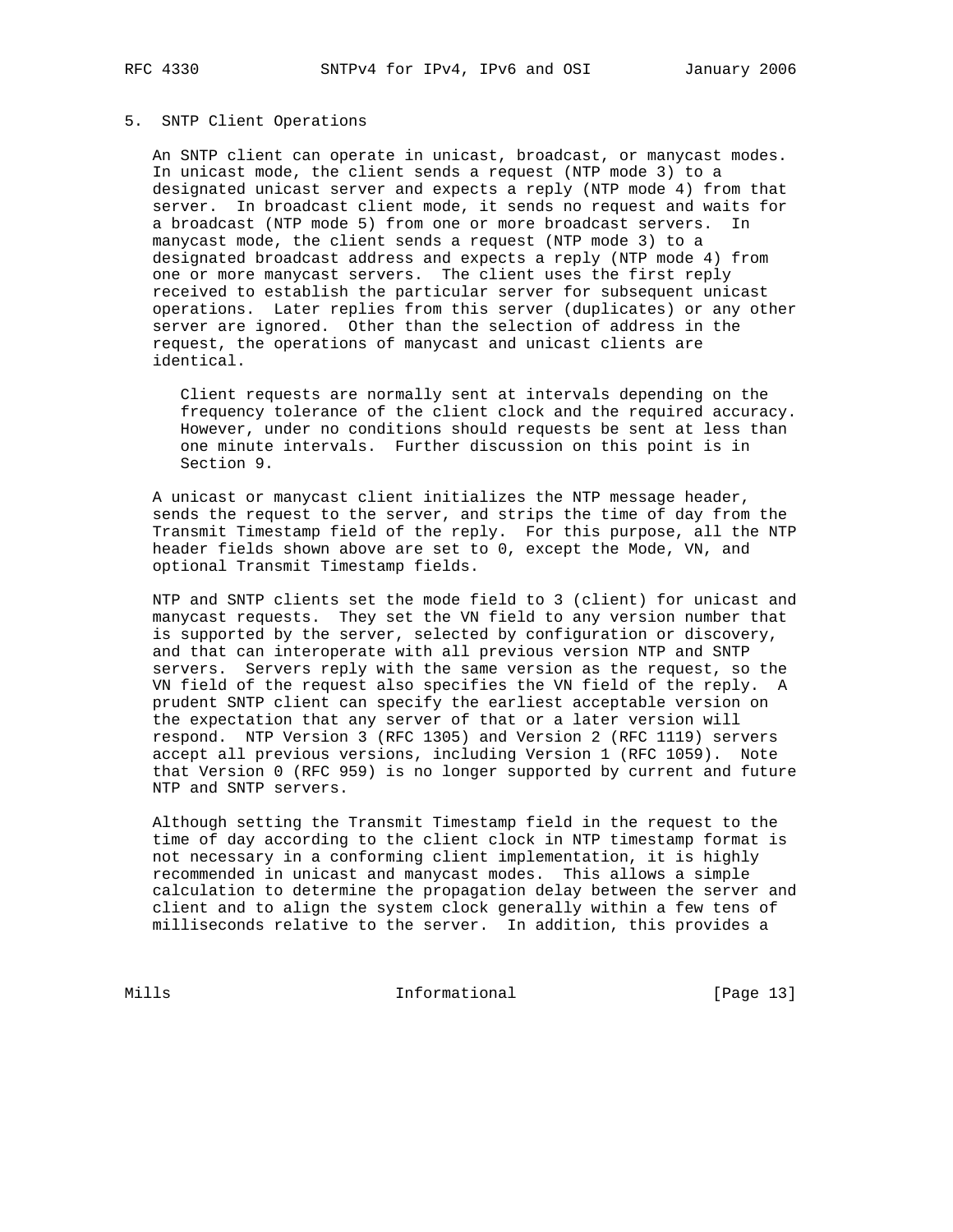simple method for verifying that the server reply is in fact a legitimate response to the specific client request and thereby for avoiding replays. In broadcast mode, the client has no information to calculate the propagation delay or to determine the validity of the server, unless one of the NTP authentication schemes is used.

 To calculate the roundtrip delay d and system clock offset t relative to the server, the client sets the Transmit Timestamp field in the request to the time of day according to the client clock in NTP timestamp format. For this purpose, the clock need not be synchronized. The server copies this field to the Originate Timestamp in the reply and sets the Receive Timestamp and Transmit Timestamp fields to the time of day according to the server clock in NTP timestamp format.

 When the server reply is received, the client determines a Destination Timestamp variable as the time of arrival according to its clock in NTP timestamp format. The following table summarizes the four timestamps.

| Timestamp Name                                                                          | ΤD               | When Generated                                                                                                                  |  |
|-----------------------------------------------------------------------------------------|------------------|---------------------------------------------------------------------------------------------------------------------------------|--|
| Originate Timestamp<br>Receive Timestamp<br>Transmit Timestamp<br>Destination Timestamp | T2<br>T3<br>T4 O | T1 time request sent by client<br>time request received by server<br>time reply sent by server<br>time reply received by client |  |

The roundtrip delay d and system clock offset t are defined as:

 $d = (T4 - T1) - (T3 - T2)$   $t = ((T2 - T1) + (T3 - T4)) / 2$ .

 Note that in general both delay and offset are signed quantities and can be less than zero; however, a delay less than zero is possible only in symmetric modes, which SNTP clients are forbidden to use. The following table summarizes the required SNTP client operations in unicast, manycast, and broadcast modes. The recommended error checks are shown in the Reply and Broadcast columns in the table. The message should be considered valid only if all the fields shown contain values in the respective ranges. Whether to believe the message if one or more of the fields marked "ignore" contain invalid values is at the discretion of the implementation.

Mills **Informational Informational** [Page 14]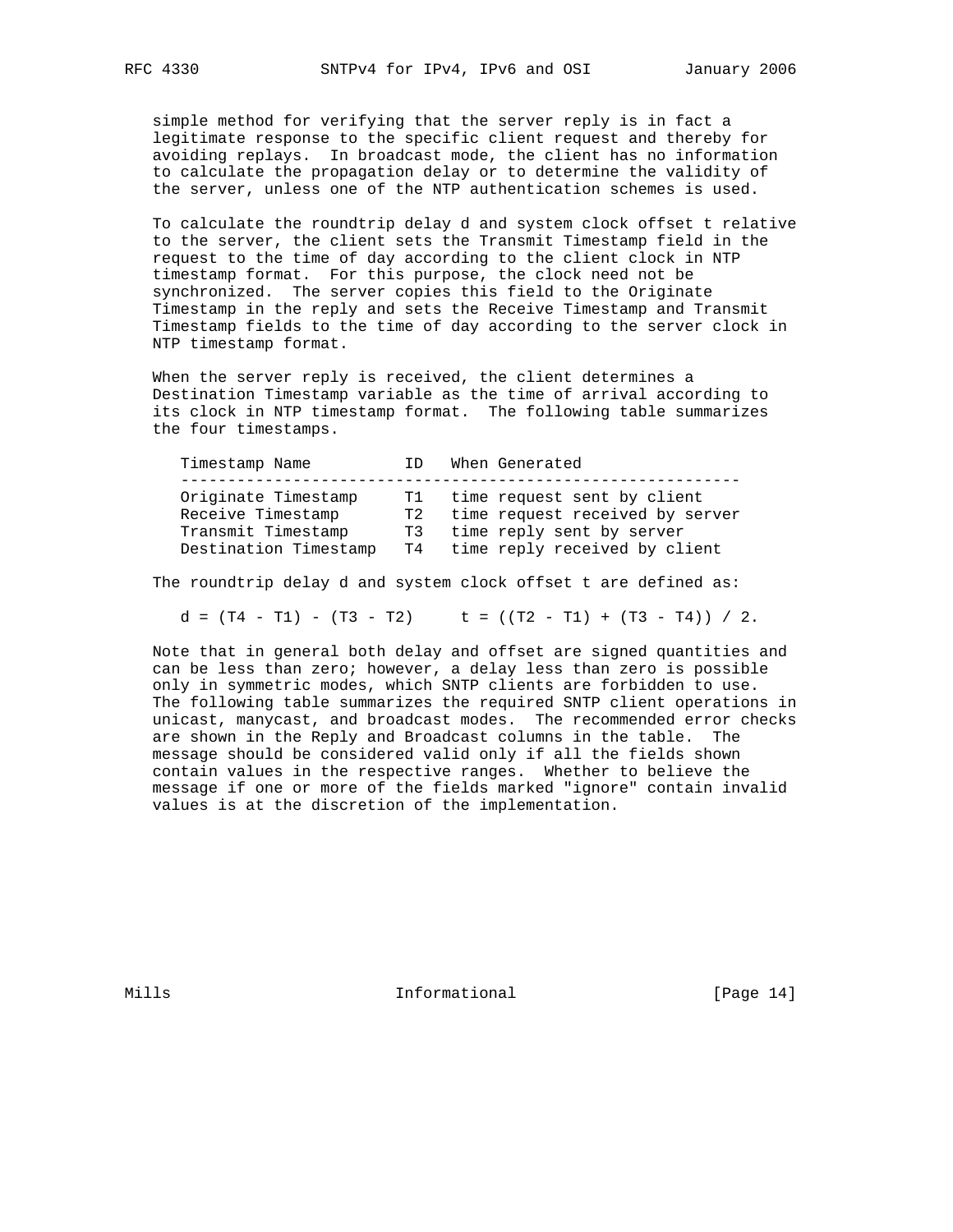| Field Name           | Unicast/Manycast<br>Request Reply |                        | Broadcast |
|----------------------|-----------------------------------|------------------------|-----------|
| LI                   | $\Omega$                          | $0 - 3$                | $0 - 3$   |
| VN                   | $1 - 4$                           | copied from<br>request | $1 - 4$   |
| Mode                 | 3                                 | $\overline{4}$         | 5         |
| Stratum              | $\mathbf 0$                       | $0 - 15$               | $0 - 15$  |
| Poll                 | $\mathbf 0$                       | ignore                 | ignore    |
| Precision            | $\mathbf 0$                       | ignore                 | ignore    |
| Root Delay           | $\mathbf 0$                       | ignore                 | ignore    |
| Root Dispersion      | $\mathbf 0$                       | ignore                 | ignore    |
| Reference Identifier | $\mathbf 0$                       | ignore                 | ignore    |
| Reference Timestamp  | $\mathbf 0$                       | ignore                 | ignore    |
| Originate Timestamp  | $\mathbf 0$                       | (see text)             | ignore    |
| Receive Timestamp    | $\Omega$                          | (see text)             | ignore    |
| Transmit Timestamp   | (see text)                        | nonzero                | nonzero   |
| Authenticator        | optional                          | optional               | optional  |

 Although not required in a conforming SNTP client implementation, it is wise to consider a suite of sanity checks designed to avoid various kinds of abuse that might happen as the result of server implementation errors or malicious attack. Following is a list of suggested checks.

- 1. When the IP source and destination addresses are available for the client request, they should match the interchanged addresses in the server reply.
- 2. When the UDP source and destination ports are available for the client request, they should match the interchanged ports in the server reply.
- 3. The Originate Timestamp in the server reply should match the Transmit Timestamp used in the client request.

Mills 1nformational [Page 15]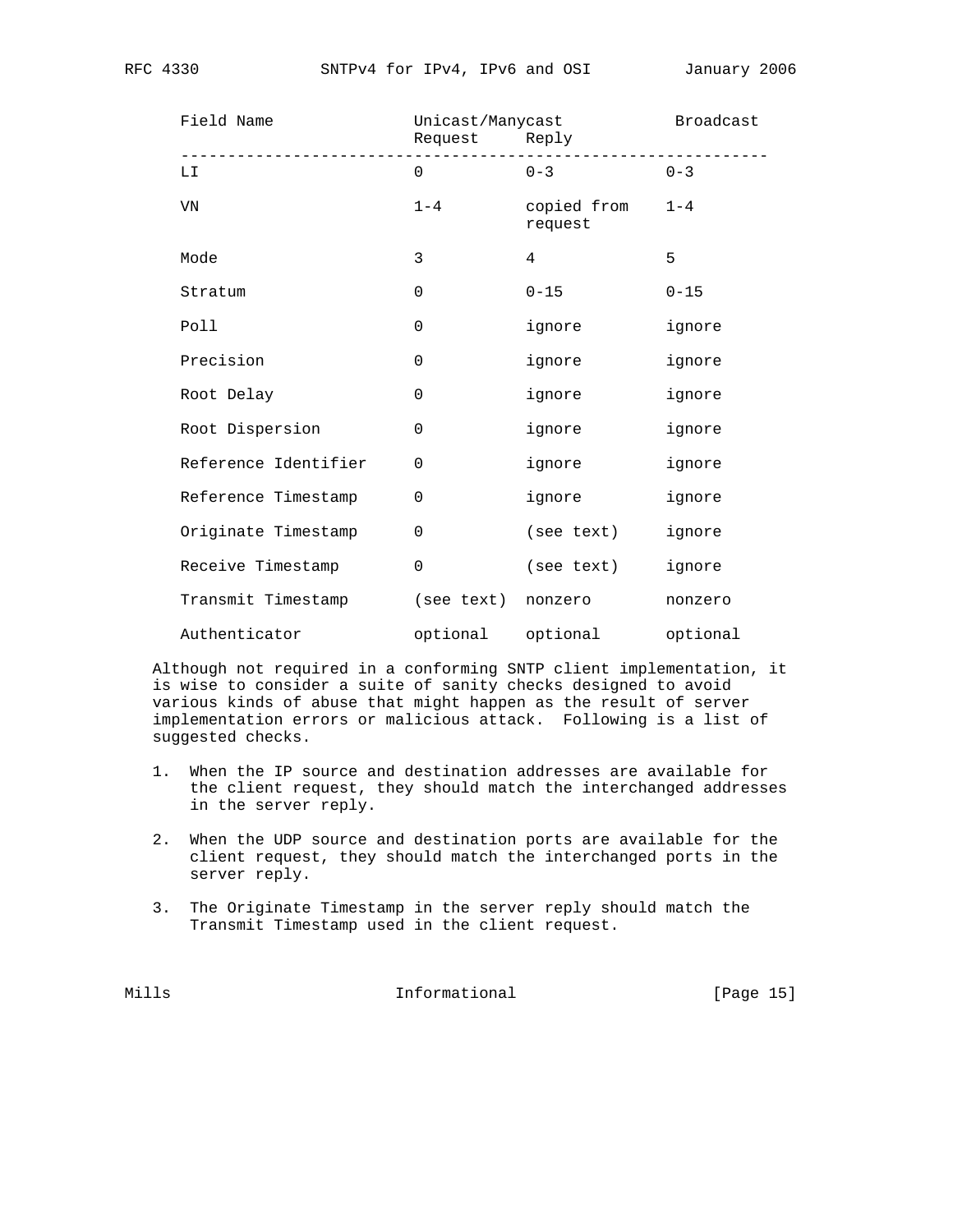- 4. The server reply should be discarded if any of the LI, Stratum, or Transmit Timestamp fields is 0 or the Mode field is not 4 (unicast) or 5 (broadcast).
- 5. A truly paranoid client can check that the Root Delay and Root Dispersion fields are each greater than or equal to 0 and less than infinity, where infinity is currently a cozy number like one second. This check avoids using a server whose synchronization source has expired for a very long time.
- 6. SNTP Server Operations

 A SNTP server operating with either an NTP or SNTP client of the same or previous versions retains no persistent state. Because an SNTP server ordinarily does not implement the full suite of grooming and mitigation algorithms intended to support redundant servers and diverse network paths, it should be operated only in conjunction with a source of external synchronization, such as a reliable radio clock or telephone modem. In this case it operates as a primary (stratum 1) server.

 A SNTP server can operate with any unicast, manycast, or broadcast address or any combination of these addresses. A unicast or manycast server receives a request (NTP mode 3), modifies certain fields in the NTP header, and sends a reply (NTP mode 4), possibly using the same message buffer as the request. A manycast server listens on the designated broadcast address, but uses its own unicast IP address in the source address field of the reply. Other than the selection of address in the reply, the operations of manycast and unicast servers are identical. Broadcast messages are normally sent at intervals from 64 s to 1024 s, depending on the expected frequency tolerance of the client clocks and the required accuracy.

 Unicast and manycast servers copy the VN and Poll fields of the request intact to the reply and set the Stratum field to 1.

 Note that SNTP servers normally operate as primary (stratum 1) servers. Although operating at higher strata (up to 15) while synchronizing to an external source such as a GPS receiver is not forbidden, this is strongly discouraged.

 If the Mode field of the request is 3 (client), the reply is set to 4 (server). If this field is set to 1 (symmetric active), the reply is set to 2 (symmetric passive). This allows clients configured in either client (NTP mode 3) or symmetric active (NTP mode 1) to interoperate successfully, even if configured in possibly suboptimal ways. For any other value in the Mode field, the request is

Mills 1nformational [Page 16]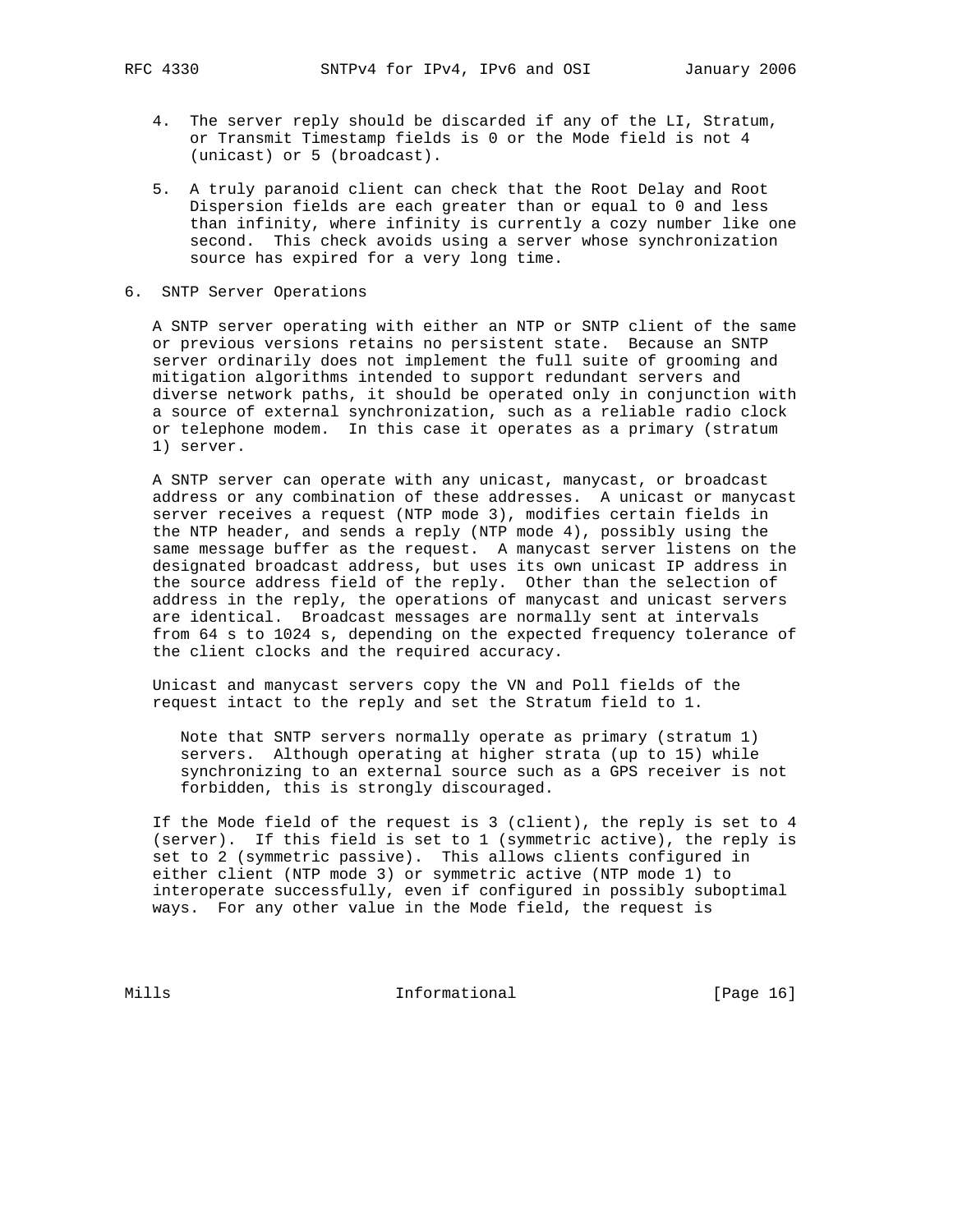discarded. In broadcast (unsolicited) mode, the VN field is set to 4, the Mode field is set to 5 (broadcast), and the Poll field set to the nearest integer base-2 logarithm of the poll interval.

 Note that it is highly desirable that a broadcast server also supports unicast clients. This is so a potential broadcast client can calculate the propagation delay using a client/server exchange prior to switching to broadcast client (listen-only) mode. By design, a manycast server is also a unicast server. There does not seem to be a great advantage for a server to operate as both broadcast and manycast at the same time, although the protocol specification does not forbid it.

 A broadcast or manycast server does not send packets if not synchronized to a correctly operating reference source. It may or may not respond to a client request if it is not synchronized, but the preferred option is to respond because this allows reachability to be determined regardless of synchronization state. If the server has never synchronized to a reference source, the LI field is set to 3 (unsynchronized). Once synchronized to a reference source, the LI field is set to one of the other three values and remains at the last value set even if the reference source becomes unreachable or turns faulty.

 If the server is synchronized to a reference source, the Stratum field is set to 1, and the Reference Identifier field is set to the ASCII source identifier shown in Figure 2. If the server is not synchronized, the Stratum field is set to zero, and the Reference Identifier field is set to an ASCII error identifier described below.

 The Precision field is set to reflect the maximum reading error of the system clock. For all practical cases it is computed as the negative base-2 logarithm of the number of significant bits to the right of the decimal point in the NTP timestamp format. The Root Delay and Root Dispersion fields are set to 0 for a primary server.

 The timestamp fields in the server message are set as follows. If the server is unsynchronized or first coming up, all timestamp fields are set to zero, with one exception. If the message is a reply to a previously received client request, the Transmit Timestamp field of the request is copied unchanged to the Originate Timestamp field of the reply. It is important that this field be copied intact, as an NTP or SNTP client uses it to avoid bogus messages.

 If the server is synchronized, the Reference Timestamp is set to the time the last update was received from the reference source. The Originate Timestamp field is set as in the unsynchronized case above. The Transmit Timestamp field is set to the time of day when the

Mills **Informational** [Page 17]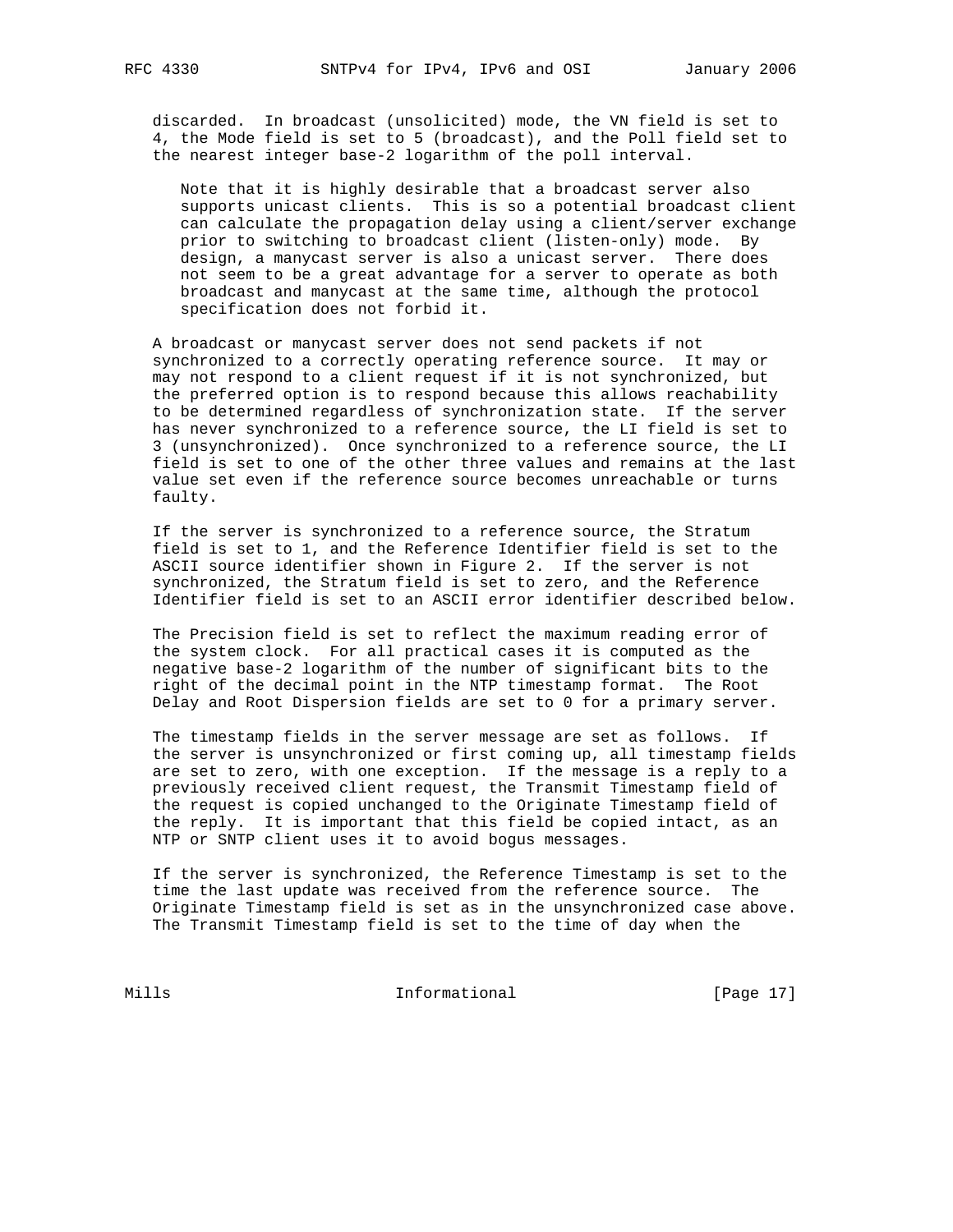message is sent. In broadcast messages the Receive Timestamp field is set to zero and copied from the Transmit Timestamp field in other messages. The following table summarizes these actions.

| Field Name           | Unicast/Manycast<br>Request | Reply                                | Broadcast                           |
|----------------------|-----------------------------|--------------------------------------|-------------------------------------|
| LI                   | ignore                      | as needed                            | as needed                           |
| VN                   | $1 - 4$                     | copied from<br>request               | 4                                   |
| Mode                 | 3                           | 4                                    | 5                                   |
| Stratum              | ignore                      | $\mathbf{1}$                         | $\mathbf{1}$                        |
| Poll                 | ignore                      | copied from<br>request               | log2 poll<br>interval               |
| Precision            | ignore                      | -log2 server<br>significant<br>bits  | -log2 server<br>significant<br>bits |
| Root Delay           | ignore                      | 0                                    | $\Omega$                            |
| Root Dispersion      | ignore                      | $\mathbf 0$                          | $\Omega$                            |
| Reference Identifier | ignore                      | source ident                         | source ident                        |
| Reference Timestamp  | ignore                      | time of last<br>source update        | time of last<br>source update       |
| Originate Timestamp  | ignore                      | copied from<br>transmit<br>timestamp | $\mathbf 0$                         |
| Receive Timestamp    | ignore                      | time of day                          | 0                                   |
| Transmit Timestamp   |                             | (see text) time of day               | time of day                         |
| Authenticator        | optional                    | optional                             | optional                            |

 There is some latitude on the part of most clients to forgive invalid timestamps, such as might occur when the server is first coming up or during periods when the reference source is inoperative. The most important indicator of an unhealthy server is the Stratum field, in

Mills 1nformational [Page 18]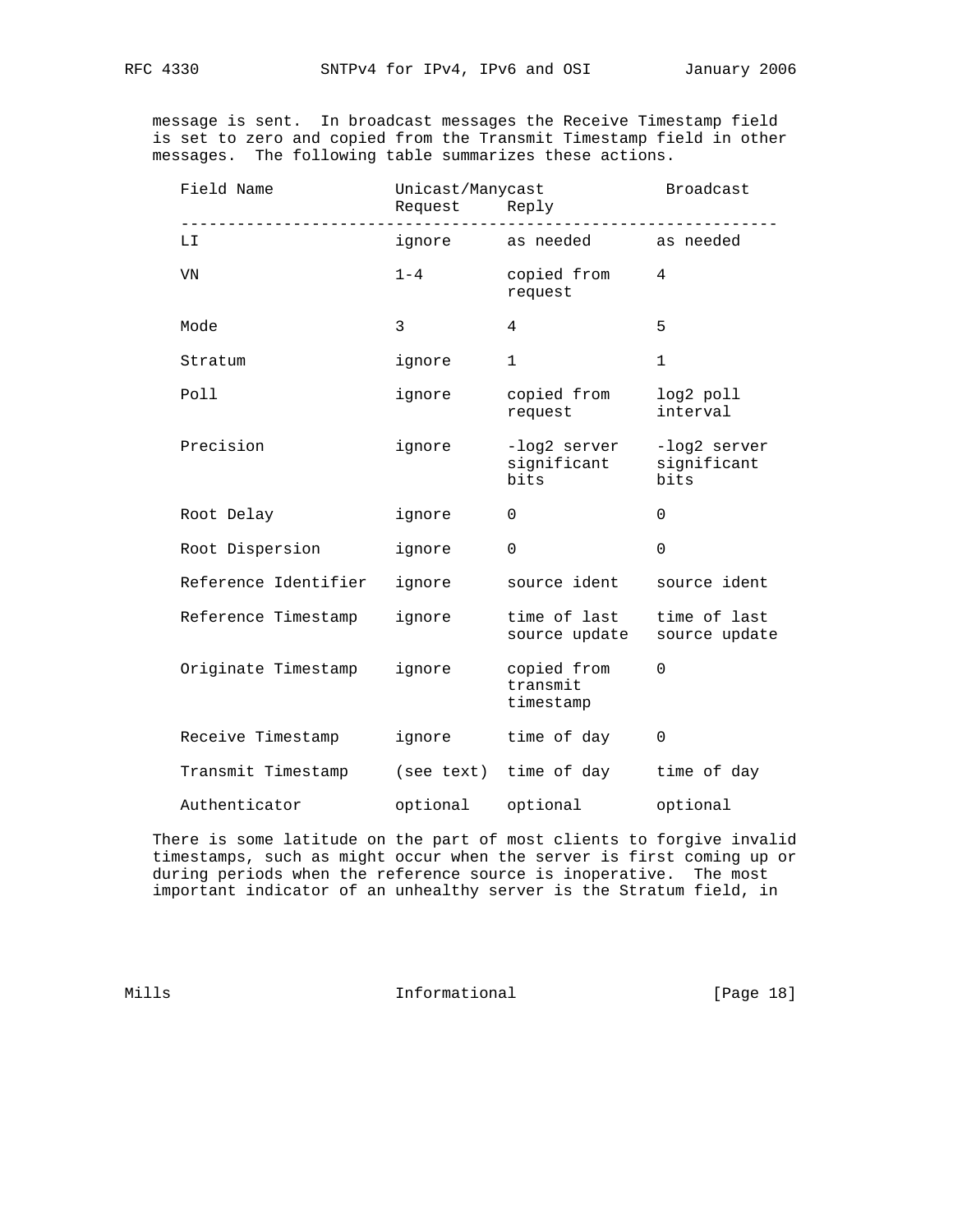which a value of 0 indicates an unsynchronized condition. When this value is displayed, clients should discard the server message, regardless of the contents of other fields.

7. Configuration and Management

 Initial setup for SNTP servers and clients can be done using a web client, if available, or a serial port, if not. Some folks hoped that in-service management of NTP and SNTPv4 servers and clients could be performed using SNMP and a suitable MIB to be published, and this has happened in some commercial SNTP servers. But, the means that have been used in the last two decades and probably will be used in the next is the NTP control and monitoring protocol defined in RFC 1305. Ordinarily, SNTP servers and clients are expected to operate with little or no site-specific configuration, other than specifying the client IP address, subnet mask, and gateway.

 Unicast clients must be provided with one or more designated server names or IP addresses. If more than one server is provided, one can be used for active operation and one of the others for backup should the active one fail or show an error condition. It is not normally useful to use more than one server at a time, as with millions of SNTP-enabled devices expected in the near future, such use would represent unnecessary drain on network and server resources.

 Broadcast servers and manycast clients must be provided with the TTL and local broadcast or multicast group address. Unicast and manycast servers and broadcast clients may be configured with a list of address-mask pairs for access control, so that only those clients or servers known to be trusted will be accepted. Multicast servers and clients must implement the IGMP protocol and be provided with the local broadcast or multicast group address as well. The configuration data for cryptographic authentication is beyond the scope of this memo.

 There are several scenarios that provide automatic server discovery and selection for SNTP clients with no pre-specified server configuration. For instance, a role server with CNAME such as pool.ntp.org returns a randomized list of volunteer secondary server addresses, and the client can select one or more as candidates. For an IP subnet or LAN segment including an NTP or SNTP server, SNTP clients can be configured as broadcast clients. The same approach can be used with multicast servers and clients. In both cases, provision of an access control list is a good way to ensure that only trusted sources can be used to set the system clock.

Mills 1nformational [Page 19]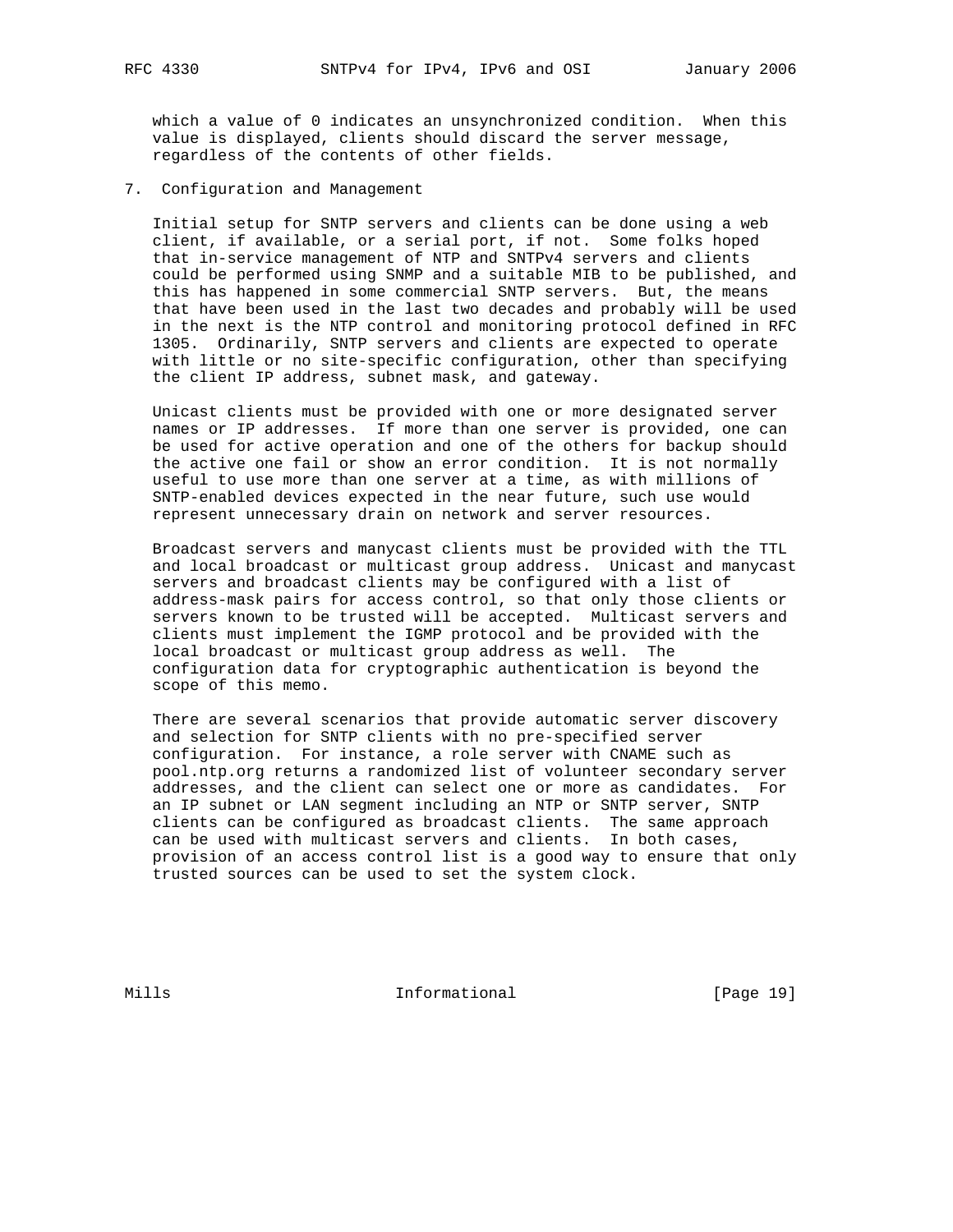In another scenario suitable for an extended network with significant network propagation delays, clients can be configured for manycast addresses, both upon initial startup and after some period when the currently selected unicast source has not been heard. Following the defined protocol, the client binds to the server from which the first reply is received and continues operation in unicast mode.

8. The Kiss-o'-Death Packet

 In the rambunctious Internet of today, it is imperative that some means be available to tell a client to stop making requests and to go somewhere else. A recent experience involved a large number of home/office routers all configured to use a particular university time server. Under some error conditions, a substantial fraction of these routers would send packets at intervals of one second. The resulting traffic spike was dramatic, and extreme measures were required to diagnose the problem and to bring it under control. The conclusion is that clients must respect the means available to targeted servers to stop them from sending packets.

 According to the NTP specification RFC 1305, if the Stratum field in the NTP header is 1, indicating a primary server, the Reference Identifier field contains an ASCII string identifying the particular reference clock type. However, in RFC 1305 nothing is said about the Reference Identifier field if the Stratum field is 0, which is called out as "unspecified". However, if the Stratum field is 0, the Reference Identifier field can be used to convey messages useful for status reporting and access control. In NTPv4 and SNTPv4, packets of this kind are called Kiss-o'-Death (KoD) packets, and the ASCII messages they convey are called kiss codes. The KoD packets got their name because an early use was to tell clients to stop sending packets that violate server access controls.

 In general, an SNTP client should stop sending to a particular server if that server returns a reply with a Stratum field of 0, regardless of kiss code, and an alternate server is available. If no alternate server is available, the client should retransmit using an exponential-backoff algorithm described in the next section.

 The kiss codes can provide useful information for an intelligent client. These codes are encoded in four-character ASCII strings left justified and zero filled. The strings are designed for character displays and log files. Usually, only a few of these codes can occur with SNTP clients, including DENY, RSTR, and RATE. Others can occur more rarely, including INIT and STEP, when the server is in some special temporary condition. Figure 3 shows a list of the kiss codes currently defined. These are for informational purposes only; the list might be modified or extended in the future.

Mills 1nformational [Page 20]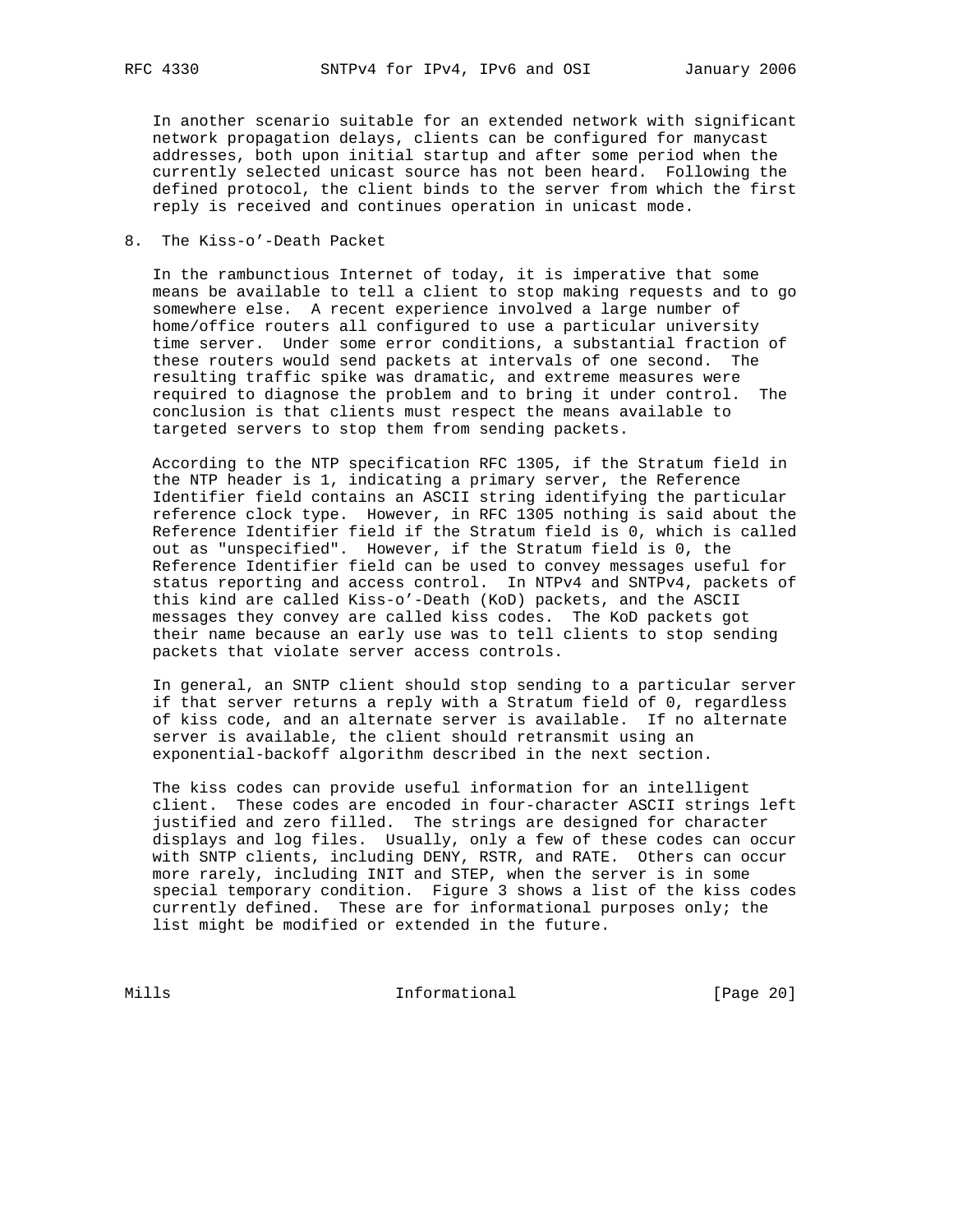| Code | Meaning                                                                                                                                 |
|------|-----------------------------------------------------------------------------------------------------------------------------------------|
| ACST | The association belongs to a any cast server                                                                                            |
| AUTH | Server authentication failed                                                                                                            |
| AUTO | Autokey sequence failed                                                                                                                 |
| BCST | The association belongs to a broadcast server                                                                                           |
| CRYP | Cryptographic authentication or identification failed                                                                                   |
| DENY | Access denied by remote server                                                                                                          |
| DROP | Lost peer in symmetric mode                                                                                                             |
| RSTR | Access denied due to local policy                                                                                                       |
| INIT | The association has not yet synchronized for the first<br>time                                                                          |
| MCST | The association belongs to a manycast server                                                                                            |
| NKEY | No key found. Either the key was never installed or<br>is not trusted                                                                   |
| RATE | Rate exceeded. The server has temporarily denied access<br>because the client exceeded the rate threshold                               |
| RMOT | Somebody is tinkering with the association from a remote<br>host running ntpdc. Not to worry unless some rascal has<br>stolen your keys |
| STEP | A step change in system time has occurred, but the<br>association has not yet resynchronized                                            |

Figure 3. Kiss Codes

9. On Being a Good Network Citizen

 SNTP and its big brother NTP have been in explosive growth over the last few years, mirroring the growth of the Internet. Just about every Internet appliance has some kind of NTP support, including Windows XP, Cisco routers, embedded controllers, and software systems of all kinds. This is the first edition of the SNTP RFC where it has become necessary to lay down rules of engagement in the form of design criteria for SNTP client implementations. This is necessary to educate software developers regarding the proper use of Internet time server resources as the Internet expands and demands on time servers increase, and to prevent the recurrence of the sort of problem mentioned above.

10. Best Practices

 NTP and SNTP clients can consume considerable network and server resources if they are not good network citizens. There are now consumer Internet commodity devices numbering in the millions that are potential customers of public and private NTP and SNTP servers. Recent experience strongly suggests that device designers pay particular attention to minimizing resource impacts, especially if large numbers of these devices are deployed. The most important

Mills 1nformational [Page 21]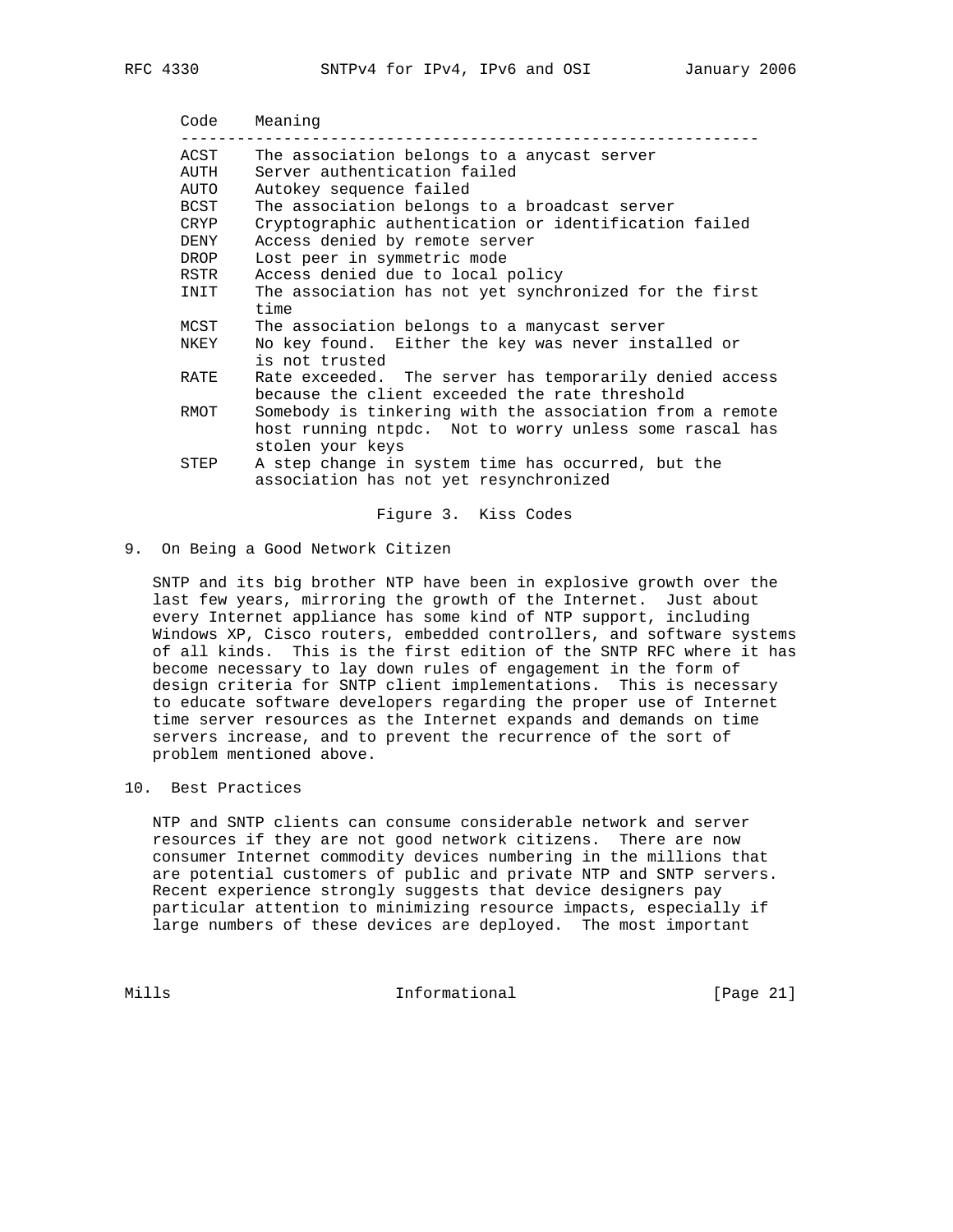design consideration is the interval between client requests, called the poll interval. It is extremely important that the design use the maximum poll interval consistent with acceptable accuracy.

- 1. A client MUST NOT under any conditions use a poll interval less than 15 seconds.
- 2. A client SHOULD increase the poll interval using exponential backoff as performance permits and especially if the server does not respond within a reasonable time.
- 3. A client SHOULD use local servers whenever available to avoid unnecessary traffic on backbone networks.
- 4. A client MUST allow the operator to configure the primary and/or alternate server names or addresses in addition to or in place of a firmware default IP address.
- 5. If a firmware default server IP address is provided, it MUST be a server operated by the manufacturer or seller of the device or another server, but only with the operator's permission.
- 6. A client SHOULD use the Domain Name System (DNS) to resolve the server IP addresses, so the operator can do effective load balancing among a server clique and change IP address binding to canonical names.
- 7. A client SHOULD re-resolve the server IP address at periodic intervals, but not at intervals less than the time-to-live field in the DNS response.
- 8. A client SHOULD support the NTP access-refusal mechanism so that a server kiss-o'-death reply in response to a client request causes the client to cease sending requests to that server and to switch to an alternate, if available.

 The following algorithm can be used as a pattern for specific implementations. It uses the following variables:

 Timer: This is a counter that decrements at a fixed rate. When it reaches zero, a packet is sent, and the timer is initialized with the timeout for the next packet.

 Maximum timeout: This is the maximum timeout determined from the given oscillator frequency tolerance and the required accuracy.

Mills **Informational Informational** [Page 22]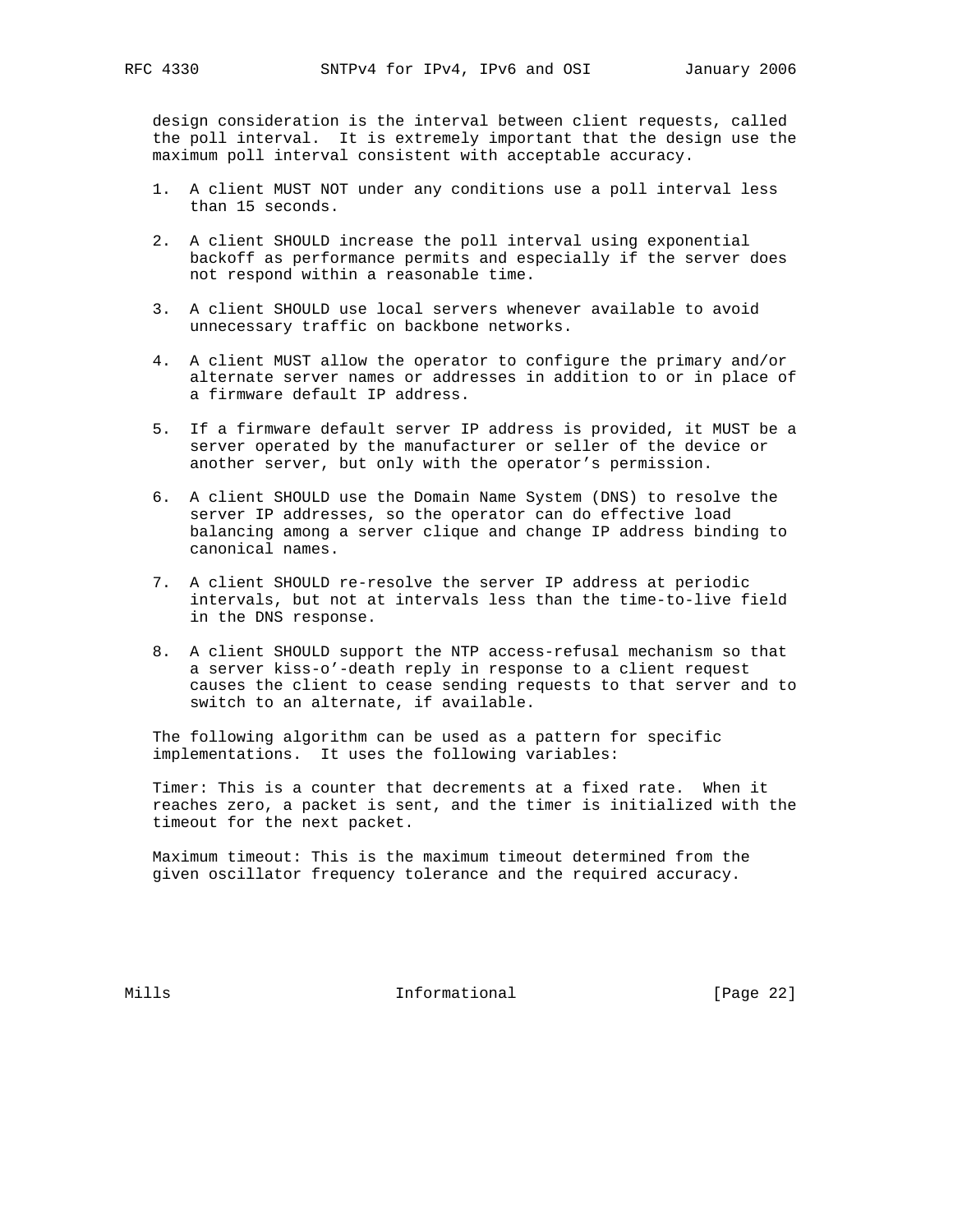Server Name: This is the DNS name of the server. There may be more than one of them, to be selected by some algorithm not considered here.

 Server IP Address: This is the IPv4, IPv6, or OSI address of the server.

 If the firmware or documentation includes specific server names, the names should be those the manufacturer or seller operates as a customer convenience or those for which specific permission has been obtained from the operator. A DNS request for a generic server name, such as ntp.mytimeserver.com, should result in a random selection of server IP addresses available for that purpose. Each time a DNS request is received, a new randomized list is returned. The client ordinarily uses the first address on the list.

 When candidate SNTP or NTP servers are selected, it is imperative to respect the server operator's conditions of access. Lists of public servers and their conditions of access are available at www.ntp.org. A semi-automatic server discovery scheme using DNS is described at that site. Some ISPs operate public servers, although finding them via their help desks can be difficult.

 A well-behaved client operates as follows (note that steps 2-4 constitute a synchronization loop):

- 1. Consider the specified frequency tolerance of the system clock oscillator. Define the required accuracy of the system clock, then calculate the maximum timeout. For instance, if the frequency tolerance is 200 parts per million (PPM) and the required accuracy is one minute, the maximum timeout is about 3.5 days. Use the longest maximum timeout possible given the system constraints to minimize time server aggregate load, but never make it less than 15 minutes.
- 2. When the client is first coming up or after reset, randomize the timeout from one to five minutes. This is to minimize shock when 3000 PCs are rebooted at the same time power is restored after a blackout. Assume at this time that the IP address is unknown and that the system clock is unsynchronized. Otherwise, use the timeout value as calculated in previous loop steps. Note that it may be necessary to refrain from implementing the aforementioned random delay for some classes of International Computer Security Association (ICSA) certification.

Mills **Informational Informational** [Page 23]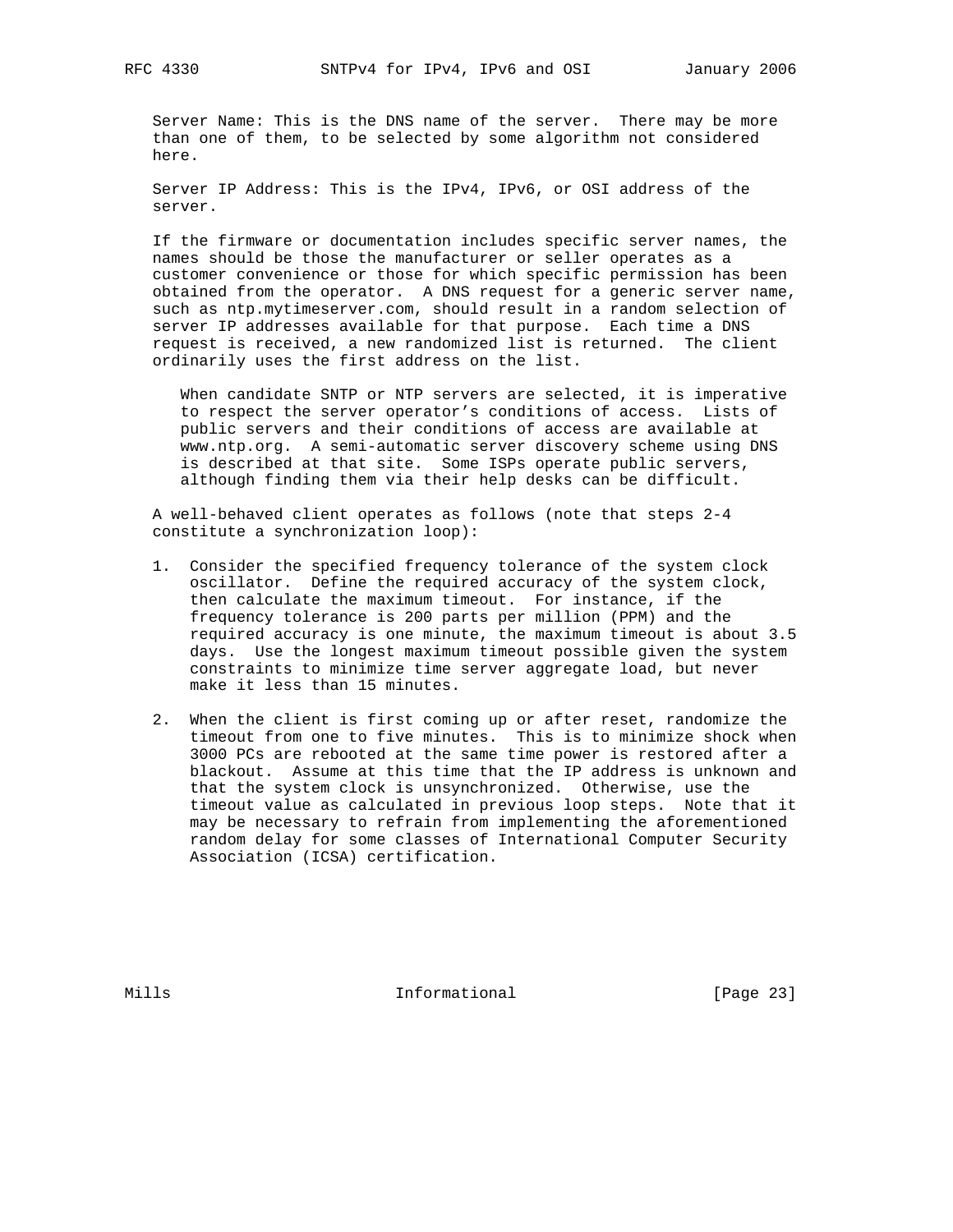- 3. When the timer reaches zero, if the IP address is not known, send a DNS query packet; otherwise, send an NTP request packet to that address. If no reply packet has been heard since the last timeout, double the timeout, but do not make it greater than the maximum timeout. If primary and secondary time servers have been configured, alternate queries between the primary and secondary servers when no successful response has been received.
- 4. If a DNS reply packet is received, save the IP address and continue at step 2. If a KoD packet is received, remove that time server from the list, activate the secondary time server, and continue at step 2. If a received packet fails the sanity checks, drop that packet and also continue at step 2. If a valid NTP packet is received, update the system clock, set the timeout to the maximum, and continue at step 2.
- 11. Security Considerations

 Without cryptographic authentication, SNTPv4 service is vulnerable to disruption by misbehaving or hostile SNTP or NTP broadcast servers elsewhere in the Internet. It is strongly recommended that access controls and/or cryptographic authentication means be provided for additional security. This document includes protocol provisions for adding such security mechanisms, but it does not define the mechanisms themselves. A separate document [MIL03] in preparation will define a cryptographic security mechanism for SNTP.

12. Acknowledgements

 Jeff Learman was helpful in developing the OSI model for this protocol. Ajit Thyagarajan provided valuable suggestions and corrections.

- 13. Contributors
	- D. Plonka
	- J. Montgomery

Mills **Informational Informational** [Page 24]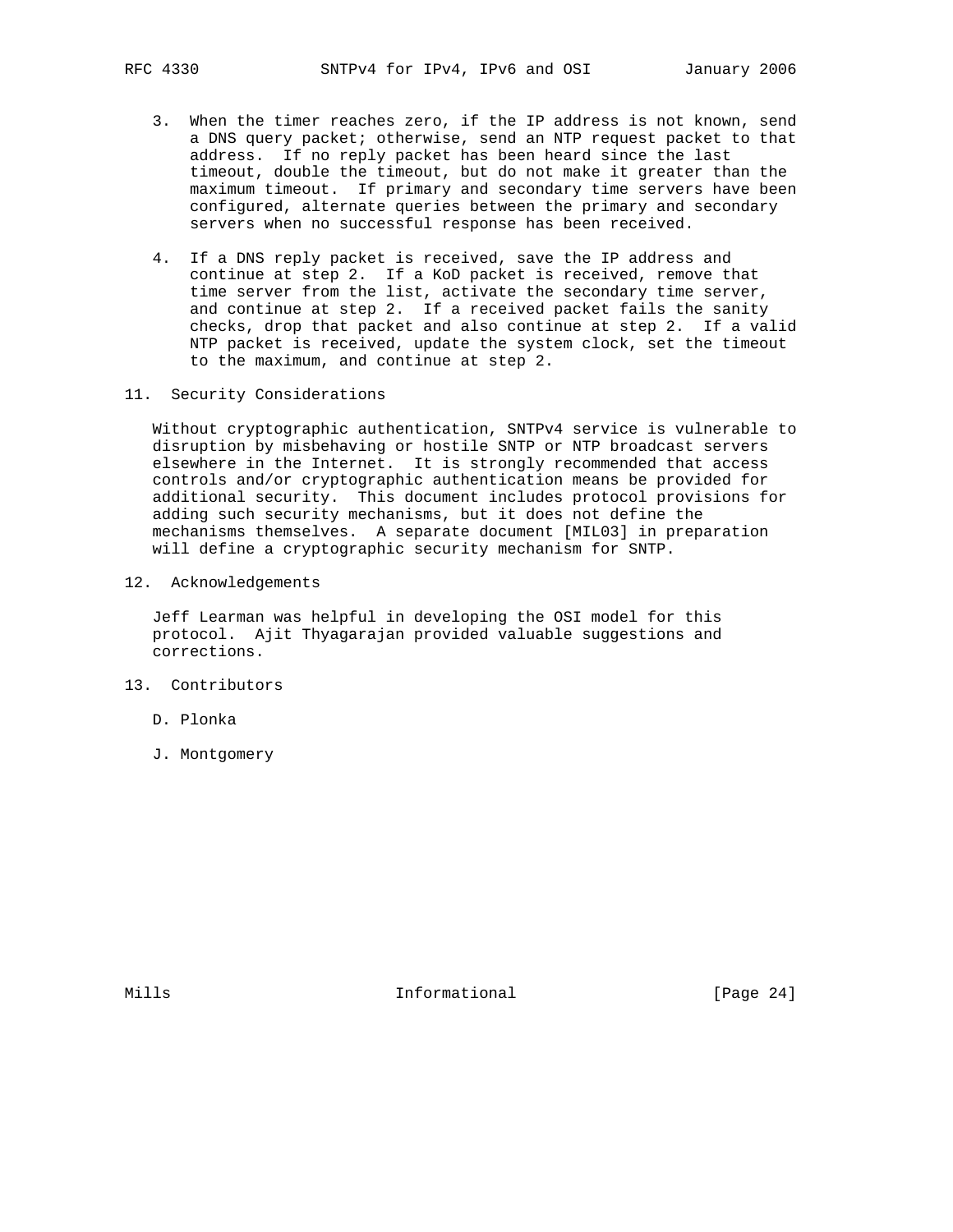## 14. Informative References

- [BRA97] Bradner, S., "Key words for use in RFCs to Indicate Requirement Levels", BCP 14, RFC 2119, March 1997.
- [COL94] Colella, R., Callon, R., Gardner, E., and Y. Rekhter, "Guidelines for OSI NSAP Allocation in the Internet", RFC 1629, May 1994.
- [DEE89] Deering, S., "Host extensions for IP multicasting", STD 5, RFC 1112, August 1989.
- [DEE98] Deering, S. and R. Hinden, "Internet Protocol, Version 6 (IPv6) Specification", RFC 2460, December 1998.
- [DOB91] Shue, C., Haggerty, W., and K. Dobbins, "OSI connectionless transport services on top of UDP: Version 1", RFC 1240, June 1991.
- [FUR94] Furniss, P., "Octet Sequences for Upper-Layer OSI to Support Basic Communications Applications", RFC 1698, October 1994.
- [ISO86] International Standards 8602 Information Processing Systems - OSI: Connectionless Transport Protocol Specification. International Standards Organization, December 1986.
- [MIL92] Mills, D., "Network Time Protocol (Version 3) Specification, Implementation and Analysis", RFC 1305, March 1992.
- [MIL03] Mills, D., "The Autokey Security Architecture, Protocol and Algorithms", http://eecis.udel.edu/˜mills/database/reports/ stime/stime.pdf, August 2003.
- [PAR93] Partridge, C., Mendez, T., and W. Milliken, "Host Anycasting Service", RFC 1546, November 1993.
- [POS80] Postel, J., "User Datagram Protocol", STD 6, RFC 768, August 1980.
- [POS83] Postel, J. and K. Harrenstien, "Time Protocol", STD 26, RFC 868, May 1983.
- [SRI99] Srisuresh, P. and M. Holdrege, "IP Network Address Translator (NAT) Terminology and Considerations", RFC 2663, August 1999.

Mills **Informational Informational** [Page 25]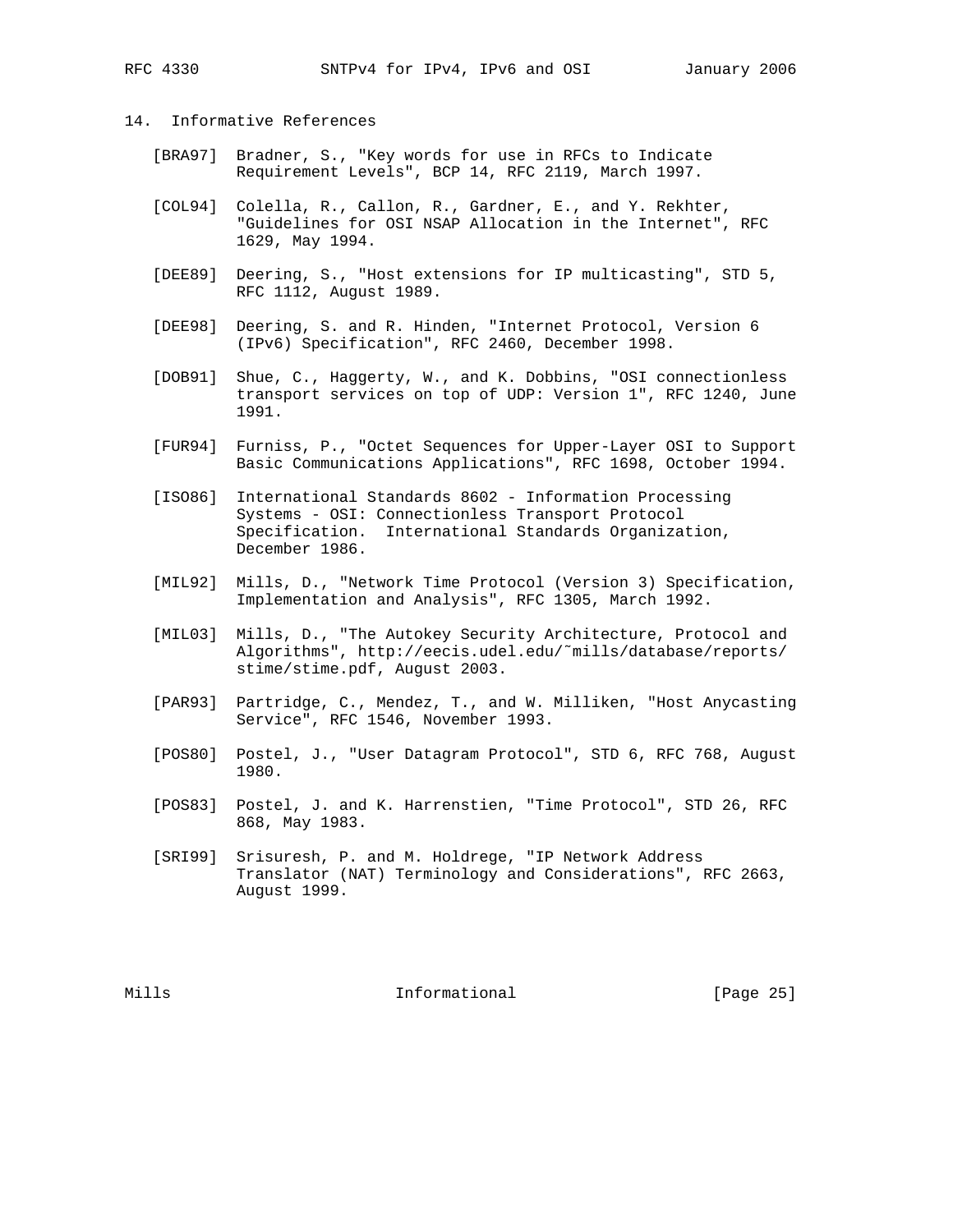[SRI01] Srisuresh, P. and K. Egevang, "Traditional IP Network Address Translator (Traditional NAT)", RFC 3022, January 2001.

Author's Address

 David L. Mills Electrical and Computer Engineering Department University of Delaware Newark, DE 19716

 Phone: (302) 831-8247 EMail: mills@udel.edu

Mills 1nformational [Page 26]